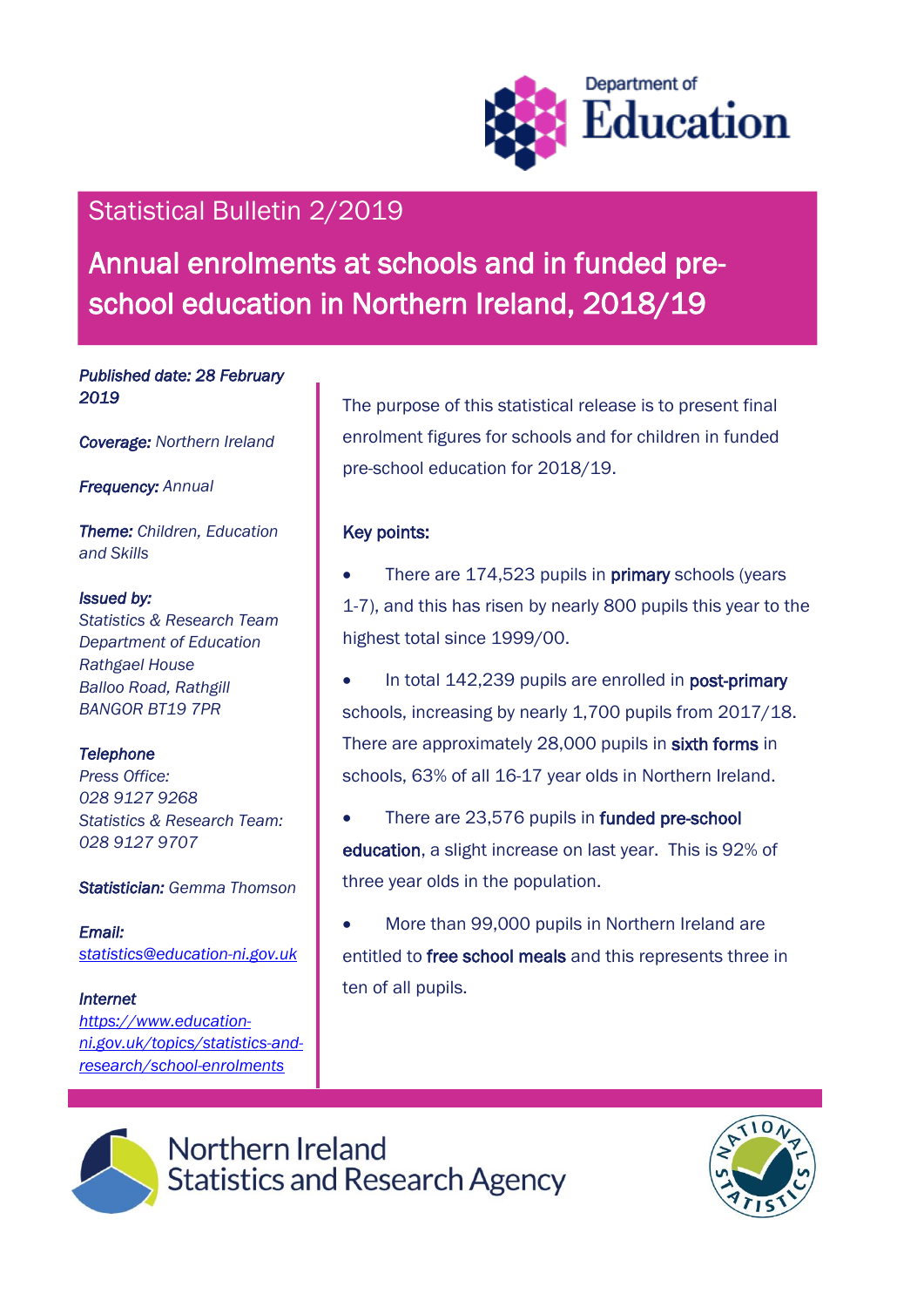Enrolments at schools and in funded pre-school education in Northern Ireland 2018/19

# **Contents**

| Section     | <b>Title</b>                  | Page |
|-------------|-------------------------------|------|
|             | Introduction                  | 3    |
| $\mathbf 1$ | Funded pre-school education   | 4    |
| 2           | Primary school education      | 6    |
| 3           | Post-primary school education | 8    |
| 4           | Special education             | 11   |
| 5           | Free school meal entitlement  | 13   |
| 6           | Changes in enrolment patterns | 14   |
|             | Notes for readers             | 16   |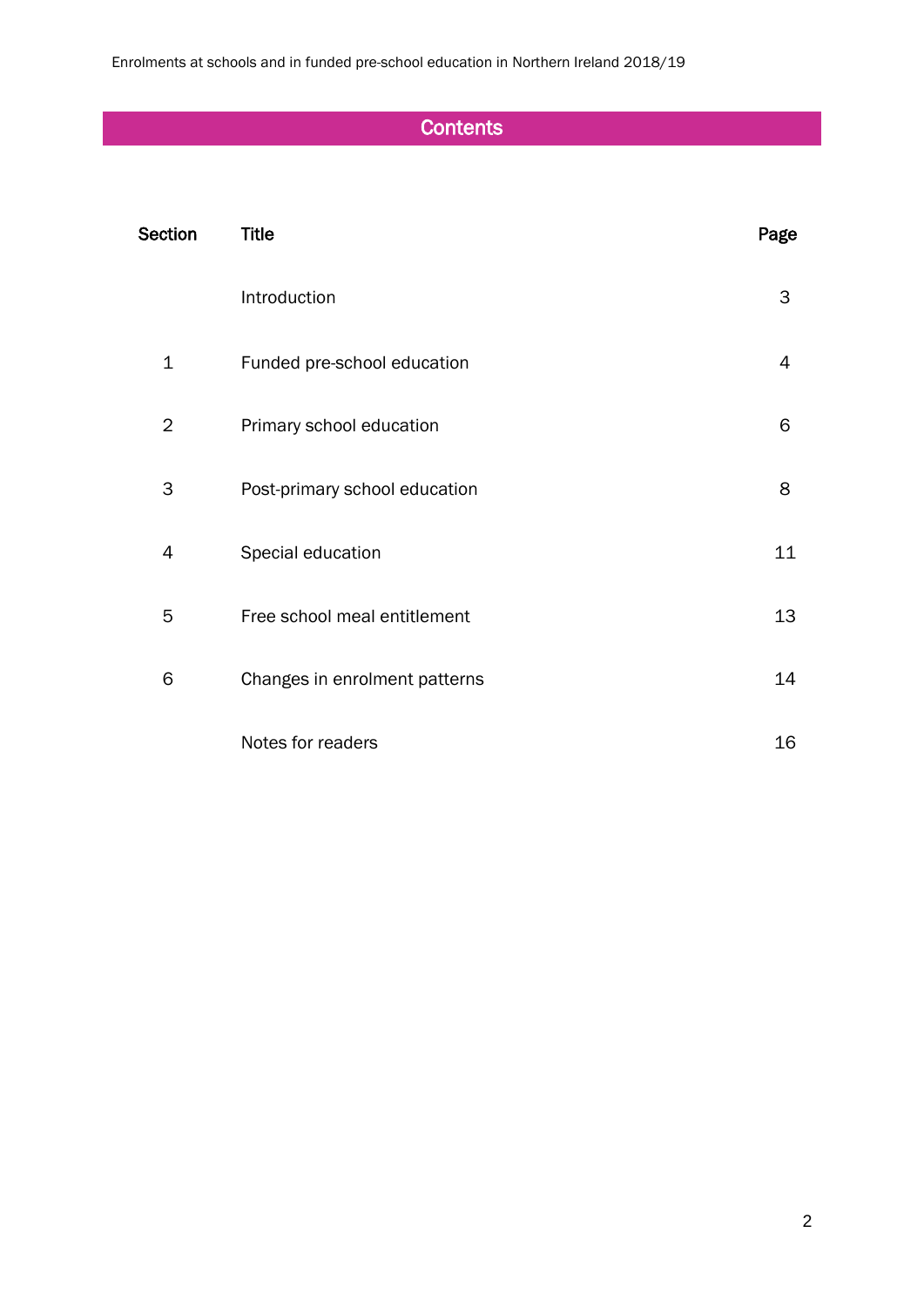# **Introduction**

Provisional enrolment data from the 2018/19 annual school census was released in December 2018. The purpose of this statistical release is to present the final enrolment figures, and a more detailed analysis of this information.

The data are taken from the school census exercise, which ran in October 2018. Data collected through the school census exercise are used by the Department of Education (DE) to inform a wide range of policy areas, including finance allocations, school estate development and planning, special education, school improvement, area based planning, extended schools, additional educational needs, early years and integrated and Irish medium education. Other users include the Education Authority, the Education and Training Inspectorate and to inform responses to Assembly questions and requests from academic researchers, journalists, lobby groups and the public.

Statistics relating to school numbers and enrolments can be found on the Statistics and Research section of the DE website<sup>1</sup>. Analysis is provided at Northern Ireland and school level.

This is an annual publication. Provisional data relating to the 2019/20 academic year will be released in December 2019, with a 2019/20 update of this publication being released in February/March 2020.

 $\overline{\phantom{a}}$ <sup>1</sup> <https://www.education-ni.gov.uk/topics/statistics-and-research/statistics>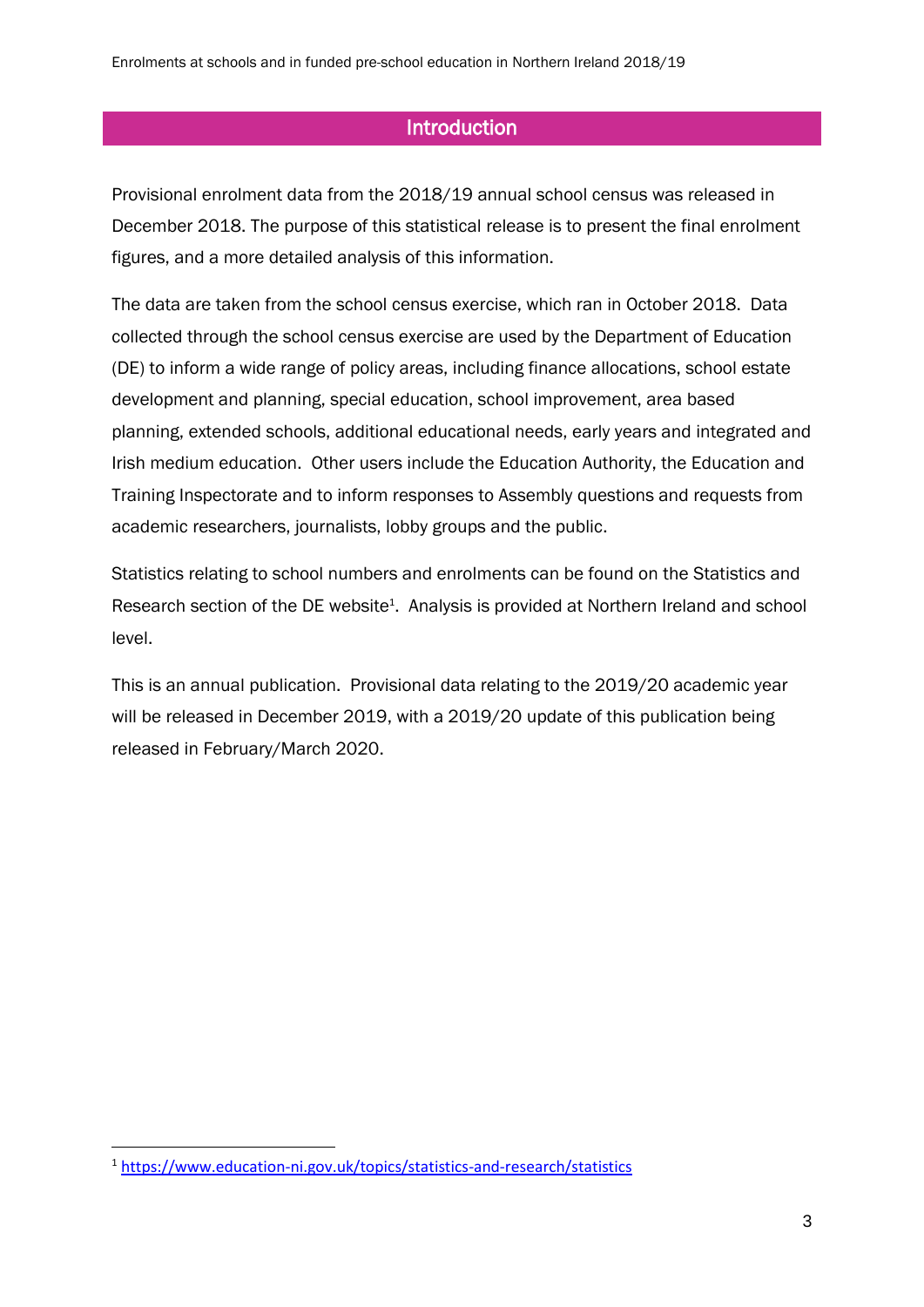# Section 1: Funded pre-school education

#### 1.1. Number of institutions

- There are a total of 771 institutions in Northern Ireland providing funded pre-school education (Table 1a). The total number of institutions offering pre-school education has dropped by two this year.
	- o Half of all funded pre-school providers are funded voluntary and private pre-school centres, that is, playgroups and day nurseries. There are 386 funded centres this year.
	- o Compared to last year, there are three more funded voluntary and private pre-school centres. There are also eight fewer primary schools that have reception provision compared to last year2. However, there are an additional three primary schools with nursery provision.

#### 1.2. Enrolments

1

- There are 23,576 pupils in funded pre-school education (Table 2a). This has risen by 76 compared to last year representing a slight increase after 2 years of falling enrolments in pre-school.
	- $\circ$  However, this is mirrored by a slight increase to the number of three year olds in the population this year. The proportion of three year olds in the Northern Ireland population that were in funded pre-school education has risen slightly this year  $(92\%)^3$ .

<sup>2</sup> Investing in Early Learning, published in 1997, set out the Department's 'intention to replace reception provision with suitable alternative provision so that all children below compulsory school age in school settings will be in planned preschool provision which meets specified standards' and proposed that' no new reception provision in primary schools (i.e. provision in schools where a reception class or group does not exist in the 1998/99 school year) will be funded from September 1999'. This policy was implemented with the introduction of the Pre-School Education Programme in 1998.  $3$  This is calculated by dividing the number of pupils aged 3 in preschool education according to the NI school census (22,715) by the number of children aged 3 in the 2018 population projections (24,758) (the most recent available at time of publication): https://www.nisra.gov.uk/sites/nisra.gov.uk/files/publications/NPP16-ppp-sya\_0.xls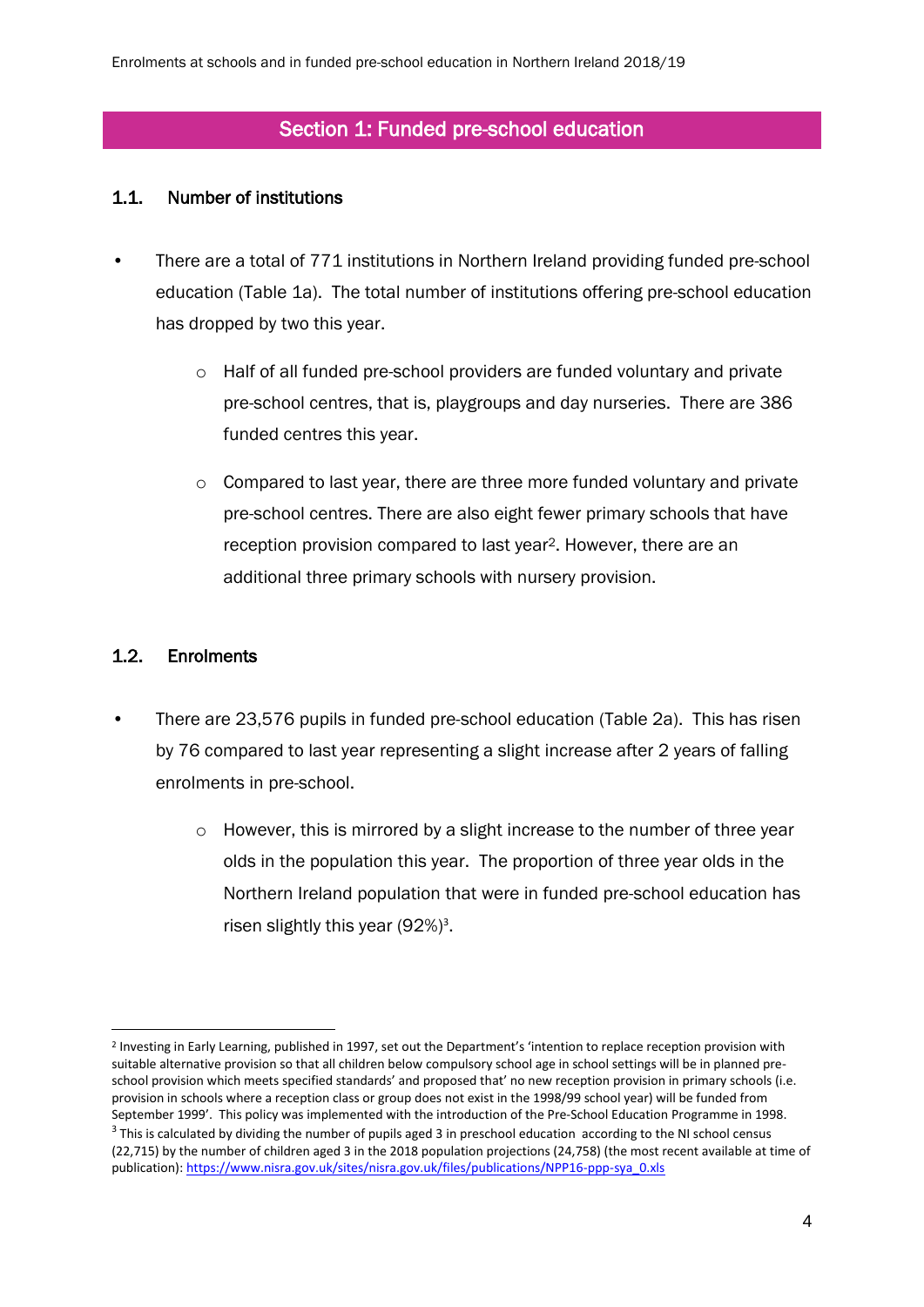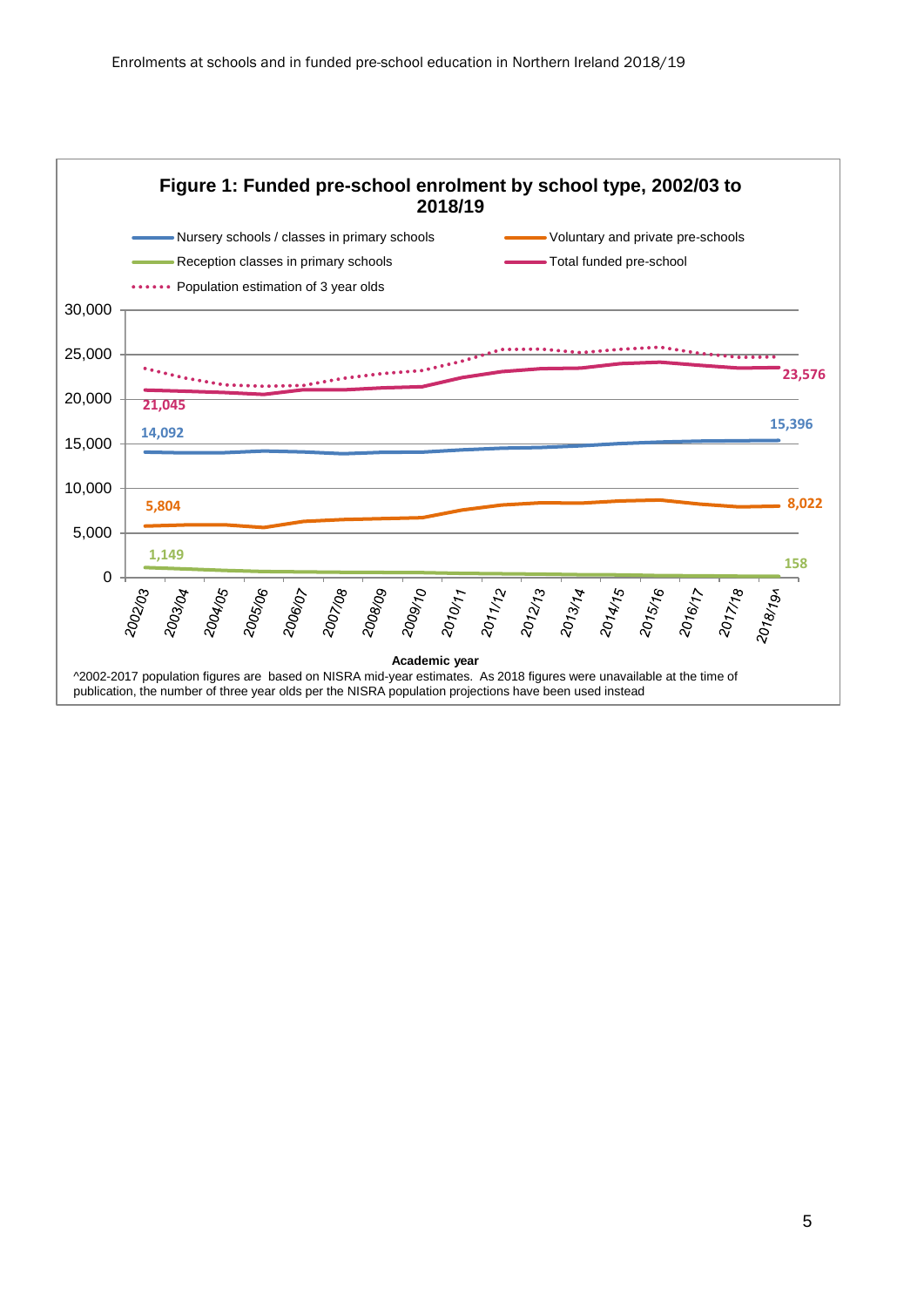# Section 2: Primary school education

#### 2.1. Number of schools

• There are 813 primary schools (including preparatory departments) in Northern Ireland. This has dropped by 26 schools in the last five years (table 1b).

#### 2.2. Enrolments

Enrolments of pupils in years 1 to 7 have risen for the eighth year in succession. In October 2018 the total number of year 1-7 pupils was 174,523 (Table 2a), its highest level since 1999/00. Enrolments have increased sharply in recent years; by more than 20,000 pupils since 2010/11 and by nearly 800 compared to last year (Figure 2). The increase observed is in line with the rise in the number of 4- 10 year olds in NISRA's mid-year estimates over the last eight years<sup>4</sup>.



<sup>4</sup> https://www.nisra.gov.uk/sites/nisra.gov.uk/files/publications/NI\_sya\_7117.xlsx and https://www.nisra.gov.uk/sites/nisra.gov.uk/files/publications/NPP16-ppp-sya\_0.xls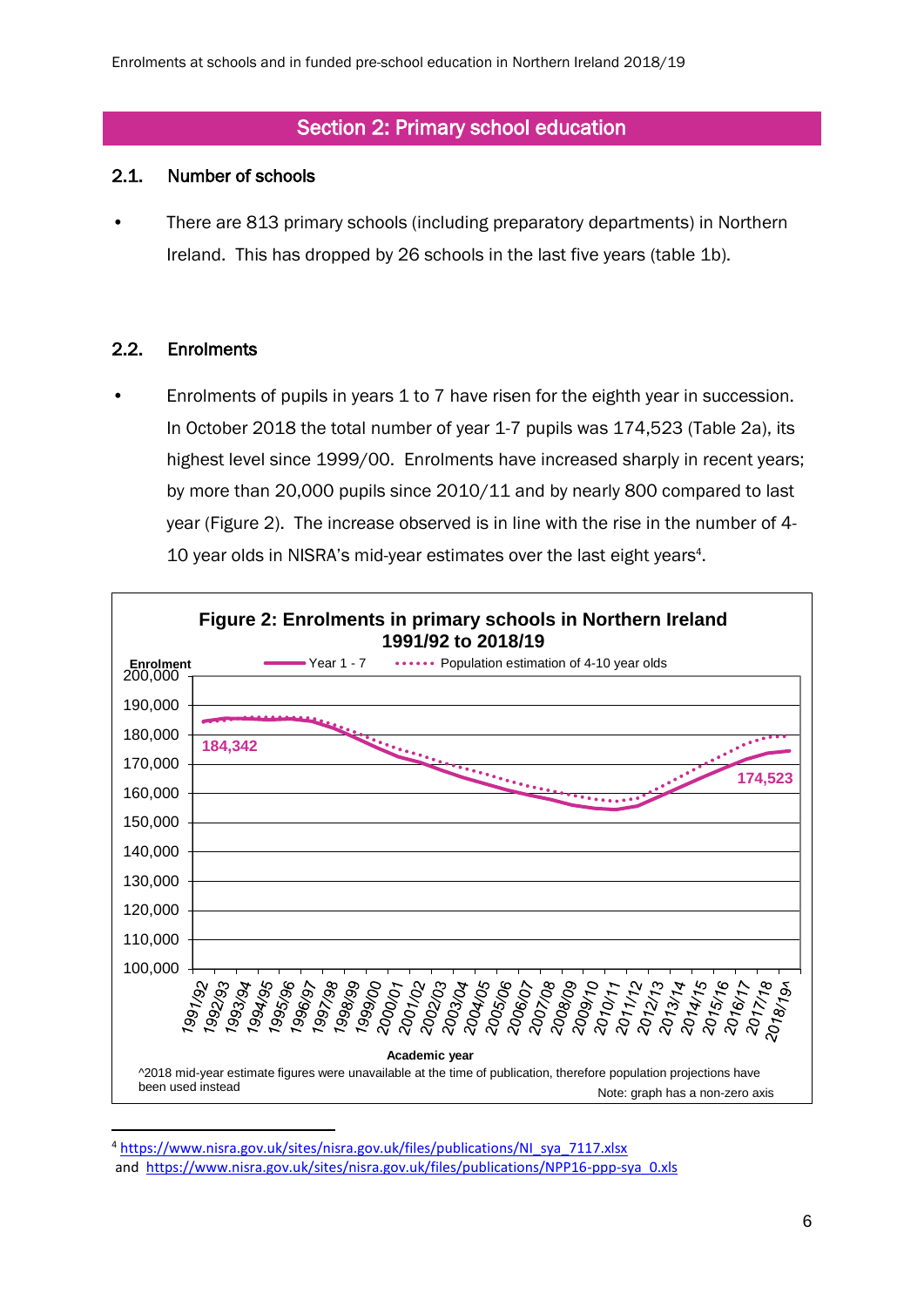• With the increase in enrolments in primary schools and the reduction in the number of schools, the mean number of pupils per school has risen from 179 in 2010/11 to 215 in 2018/19.

### 2.3. Class size

• The average number of pupils per class in primary schools (year 1 – year 7) remains steady at 25 (Table 4). Average class sizes differ depending on school type, from 20 in preparatory departments, to 27 in grant maintained integrated schools.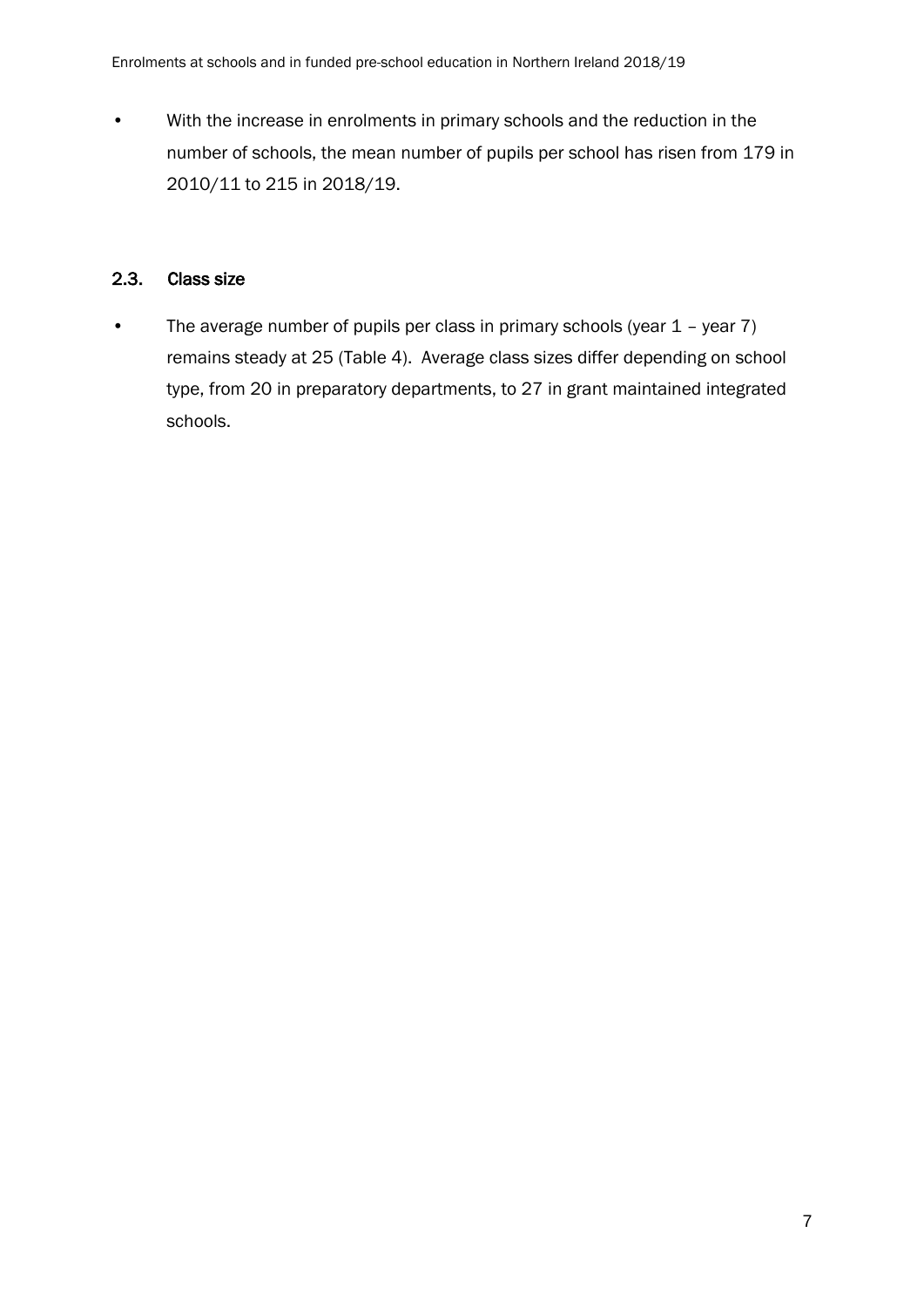# Section 3: Post-primary school education

#### 3.1. Number of schools

- The number of post-primary schools in 2018/19 is 196 (Table 1b), a decrease of 14 from five years ago. This is accounted for mainly by a drop in the number of non-grammar schools.
- One-third (66) of post-primary schools are grammar schools and the remaining twothirds (130) are non-grammars.
- A total of 161<sup>5</sup> schools have pupils in sixth form.

#### 3.2. Enrolments

1

- The number of pupils in post-primary schools is 142,239 (Table 2a). Enrolments have dropped by over 13,000 pupils since its peak in 2002/03. However, it has risen almost 1,700 pupils in 2018/19 (Figure 3a).
- Increases in enrolments in both grammar and non-grammar schools are witnessed this year. However, the rise is mainly in non-grammar, accounting for nearly 1,650 of the increase. The proportion of post-primary school pupils attending grammar schools remains high (44.2% in 2018/19 compared to 37.2% in 1986/87).

<sup>&</sup>lt;sup>5</sup> St Joseph's College, Coleraine has been included in this figure, however, this school is on a phased closure; there are only 7 pupils enrolled in year 14 this academic year.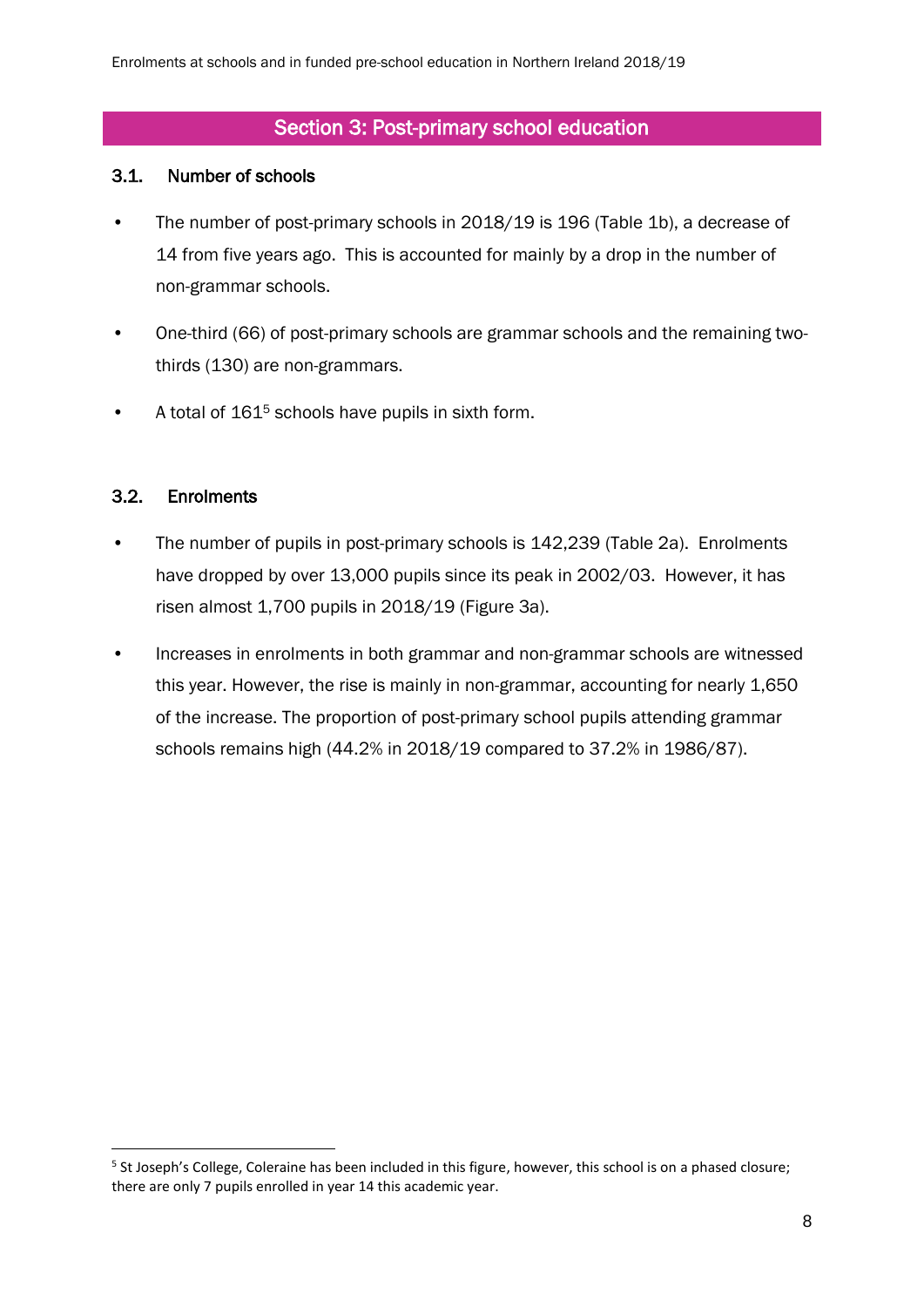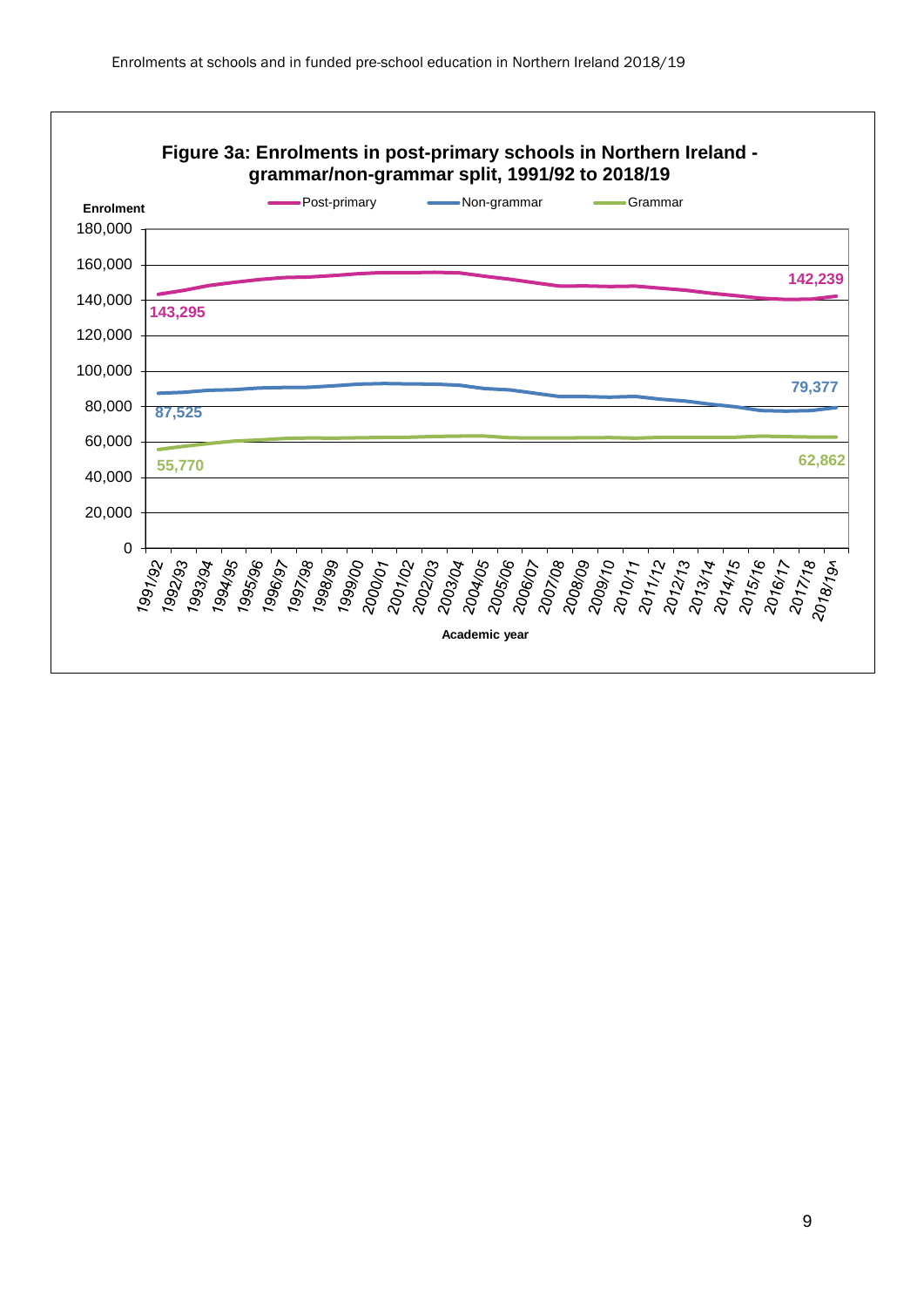#### 3.3. Enrolments by year groups

- There are more than 2,000 additional pupils in years 8-12 compared to last year. This is reflected in an increase in the number of 11-15 year olds in the population.
- There are more than 28,000 pupils studying A Level or equivalent qualifications in schools in Northern Ireland in 2018/19. This has decreased by nearly 500 pupils compared to last year. This may be explained by the fact that the number of 16 and 17 year olds in the population has also dropped by nearly 1,000 compared to last year.



Overall, 63% of all 16 and 17 year olds in the population are studying A Level or equivalent qualifications in schools. This has stabilised in recent years but still represents a large increase from 46% in 2003/04.

o This differs substantially by gender; 72% of all girls aged 16 or 17 are studying A Levels or equivalent in schools compared to 53% of all boys.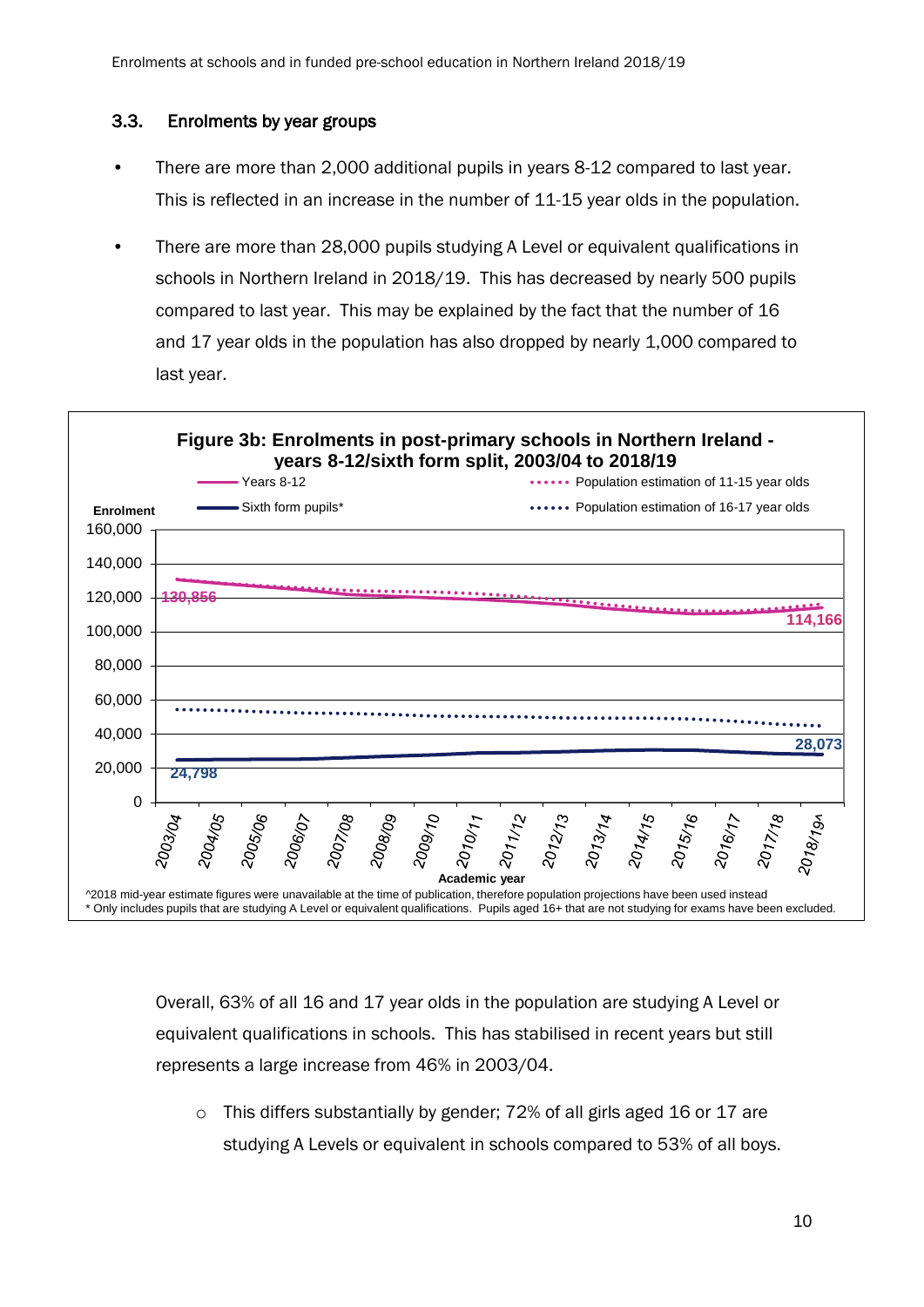# Section 4: Special education

#### 4.1. Special educational needs

**.** 

- Nearly 79,000 pupils in schools have some form of special educational needs; this is 22.8% of the entire school population. Of this, more than 18,000, or 5.3% of pupils, have a statement of special educational needs<sup>6</sup> (Table 7).
- The number of pupils with special educational needs has been steadily rising, until now. This year the total number of pupils with any special education needs has decreased by 250 pupils. The main decrease is SEN without a statement, in contrast there are more than 580 additional pupils with statements compared to last year (Figure 4).



<sup>6</sup> A statement of special educational needs is issued to children with the most severe needs. It sets out the child's needs and the help they should have.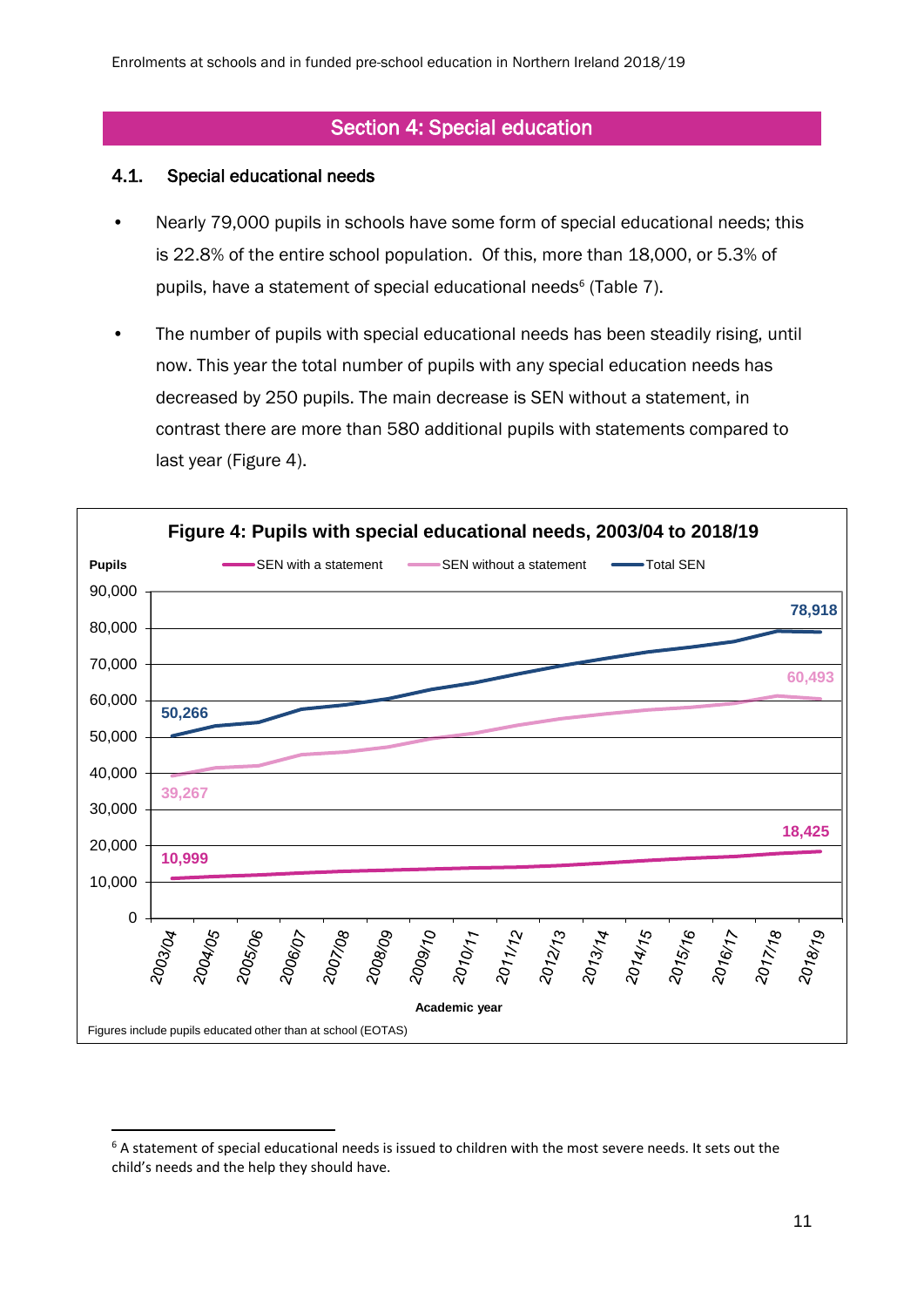#### 4.2. Special school enrolments

- Almost 6,000 pupils are enrolled in 39 dedicated special schools (Table 1b; Table 2a). In addition to this, more than 1,900 are educated in learning support centres in primary and post-primary schools across 94 schools.
- Pupils with special educational needs are increasingly being educated in mainstream schools rather than special schools. In 2003/04, 39.6% of statemented pupils<sup>7</sup> and 9.8% of pupils with any needs attended special schools. In 2018/19 the corresponding figures have dropped to 30.3% and 7.8% respectively.

**<sup>.</sup>** <sup>7</sup> Figures relate to primary (years 1-7) and post-primary pupils only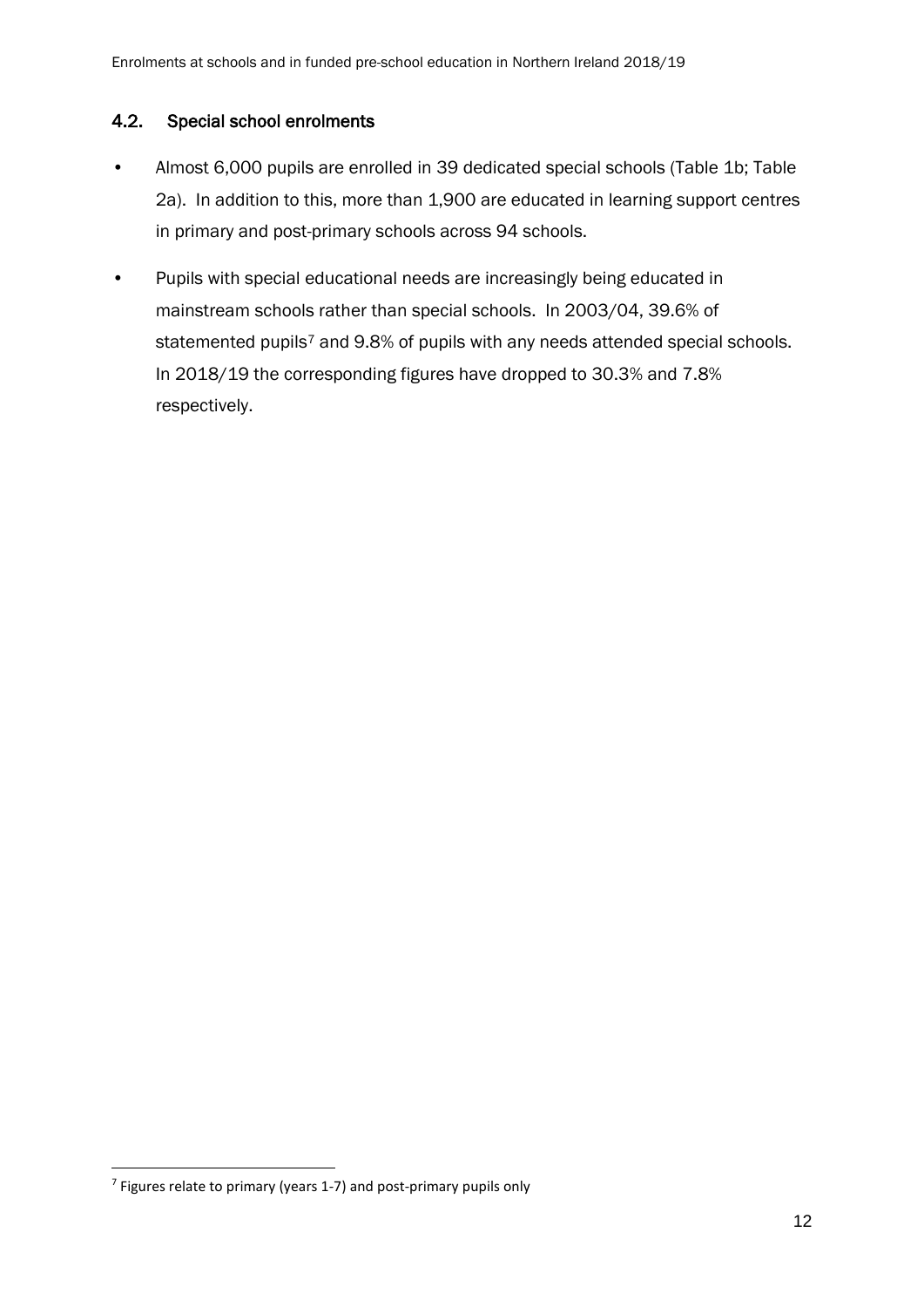## Section 5: Free school meal entitlement<sup>8</sup>

- The overall percentage of children entitled to free school meals has dropped from 29.9% to 29.3% this year. This 29.3% equates to more than 99,000 free school meal entitled pupils in nursery, primary, post-primary and special schools (Table 3).
- Free school meal entitlement differs significantly by school type. Grammar schools (14.1%) and pre-school settings (22.5%) have the lowest proportions of free school meal entitled pupils, whereas non-grammar (39.2%) and special (52.0%) have the highest. Primary (year 1-7) (29.5%) and post primary (28.1%) have remained fairly constant over the past few years, dropping slightly this year. (Figure 5)



1

<sup>8</sup> <https://www.education-ni.gov.uk/articles/school-milk-and-meals-background>

<sup>9</sup> Eligibility under Working Tax Credit free school meal criterion was introduced on a phased basis with Nursery, Foundation Stage and Key Stage 1 pupils eligible from September 2010 and Key Stage 2 pupils eligible from September 2011. It was extended to post-primary pupils from September 2014.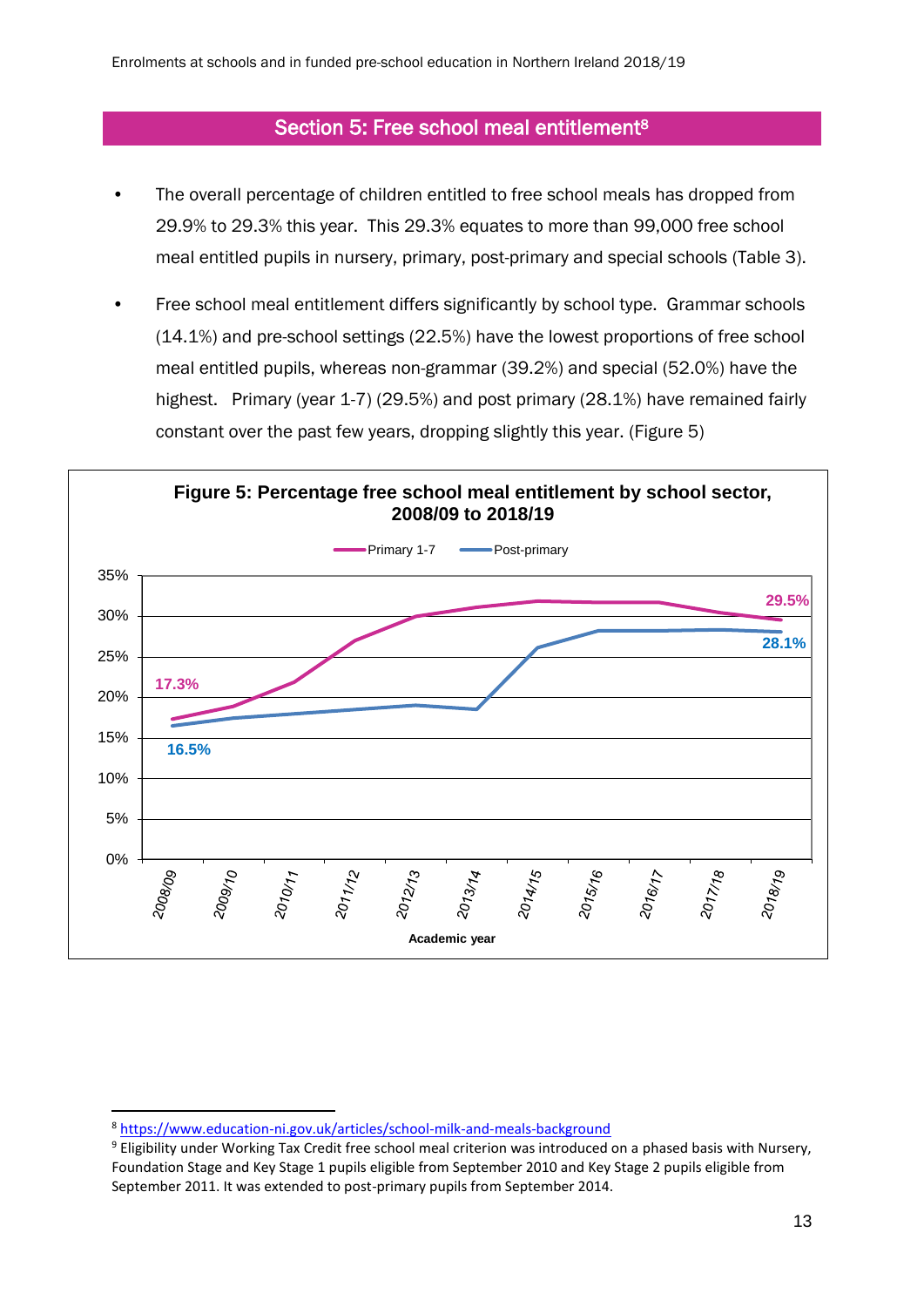# Section 6: Changes in enrolment patterns

This final section details changes in enrolment patterns in schools in recent years.

#### 6.1. Diversity in schools

- Schools are increasingly becoming more ethnically diverse. There are more than 16,000 pupils in schools in Northern Ireland recorded as "non-white", and this represents 4.6% of the school population (Table 6a). This is an increase of almost 4,300 pupils and 1.2 percentage points compared to five years prior.
- There is also a rise year-on-year in the number of pupils whose first language is not English (an increase of more than 1,600 from last year). In 2018/19, there are approximately 90 first languages spoken by pupils, with Polish and Lithuanian being the most common behind English.
- As such, there has been an increase in the number and proportion of newcomer pupils in schools in Northern Ireland (Table 6b). A newcomer pupil is one who has enrolled in a school but who does not have the satisfactory language skills to participate fully in the school curriculum. In 2018/19, there are more than 16,200 newcomer pupils accounting for 4.7% of the school population. This has risen by more than 5,500 pupils from five years prior.
- The growth in diversity in the school system may be explained by increased levels of migration among school age children over the last number of vears<sup>10</sup>.

#### 6.2. Integrated education

1

• There are over 23,600 pupils enrolled in integrated schools – over 11,000 in primary schools and more than 12,500 in post-primary schools. The number enrolled has increased by more than 500 pupils compared to last year, and almost 1,900 pupils compared to five years ago.

<sup>&</sup>lt;sup>10</sup> https://www.nisra.gov.uk/sites/nisra.gov.uk/files/publications/NI\_NetMig\_sya\_0117.xlsx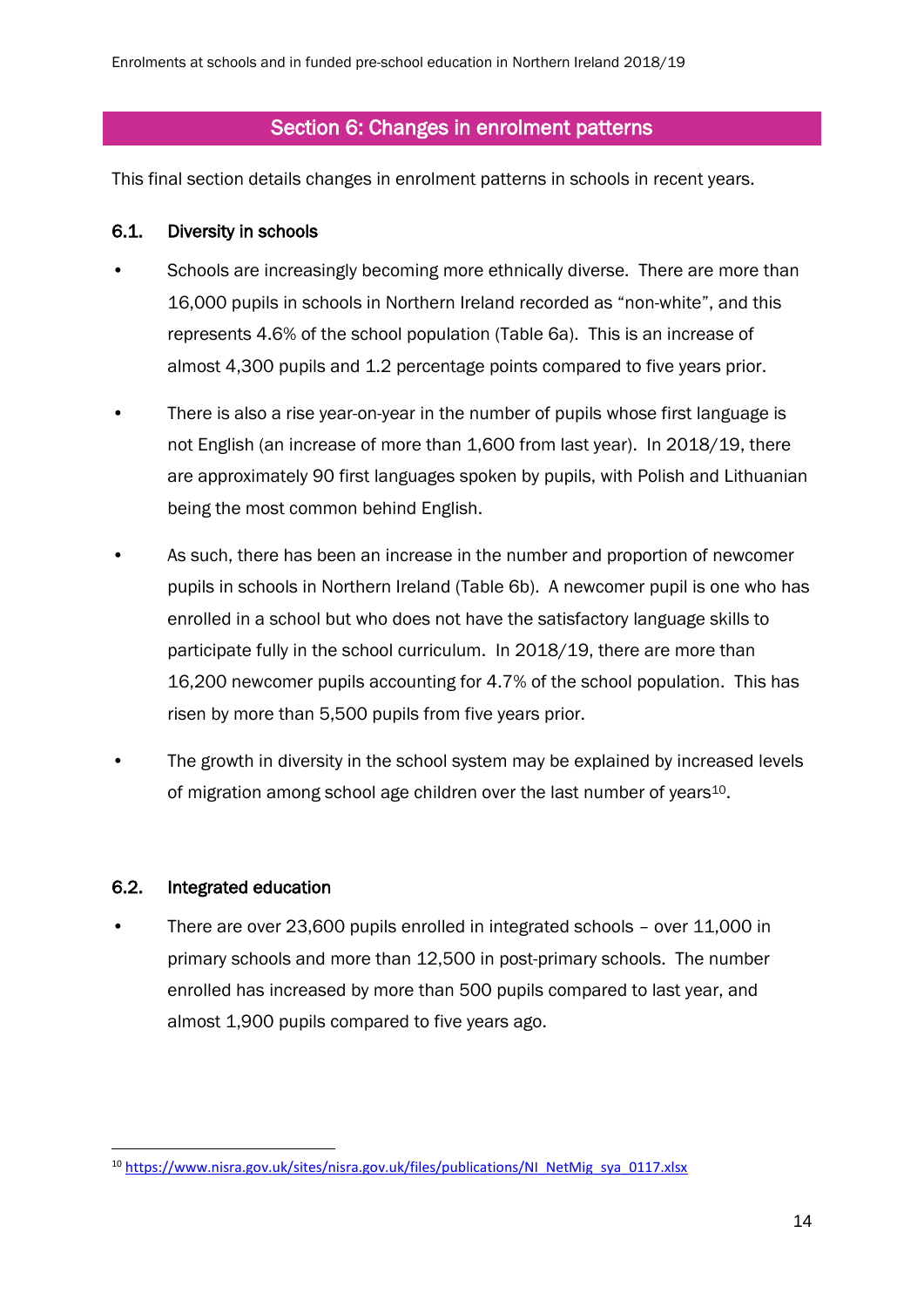• This growth is mainly seen in primary schools, and could be explained by the fact that three primary schools transformed to integrated status in the last three years.

#### 6.3. Irish medium education

- Over 6,500 pupils participate in funded Irish medium education, with more than 4,500 pupils educated in dedicated Irish medium schools and pre-school settings and more than 1,300 pupils educated in Irish medium units attached to Englishmedium schools (Table 2b).
- The total number of pupils in funded Irish medium education has steadily risen over time, increasing by over 1,600 pupils since 2013/14 and more than 300 pupils since last year. Most of this increase is coming from greater enrolments in Irish medium schools rather than units.

### 6.4. Educated other than at school (EOTAS)

- This year, for the second time, data was collected on pupils educated in a setting other than a school (EOTAS centres). EOTAS makes educational provision for children with social, emotional, behavioural, medical or other issues who, without its provision cannot access suitable education.
- In total, 676 pupils were enrolled in EOTAS centres in October 2018. This includes pupils that are 'dual registered' with a mainstream school, and may be accessing the EOTAS centre for a temporary period. Just 74 pupils are 'single registered' at EOTAS centres; this means that they no longer have a link to a mainstream school.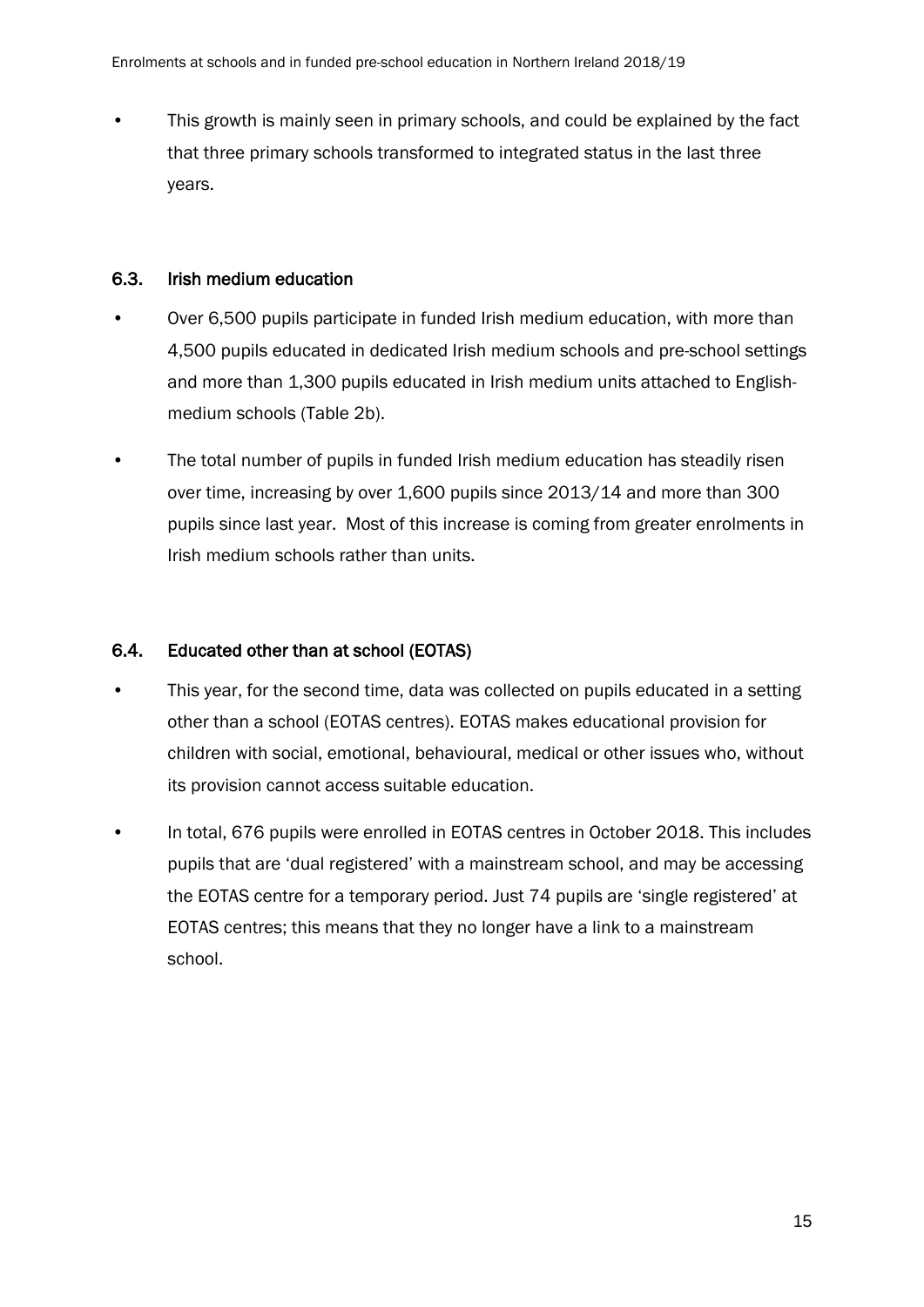# Notes for readers

#### *National Statistics*

1. The United Kingdom Statistics Authority has designated these statistics as National Statistics, in accordance with the Statistics and Registration Service Act 2007 and signifying compliance with the Code of Practice for Official Statistics.

Annual enrolments at schools and in funded pre-school education in Northern Ireland statistics were re-assessed by the Statistics Authority in June 2009. Following work to address recommendations that were identified from the assessment [\(https://www.education-ni.gov.uk/publications/assessment-and](https://www.education-ni.gov.uk/publications/assessment-and-action-plan-statistics-enrolment-2009)[action-plan-statistics-enrolment-2009\)](https://www.education-ni.gov.uk/publications/assessment-and-action-plan-statistics-enrolment-2009), UKSA confirmed the re-designation of these statistics as National Statistics.

Designation can be broadly interpreted to mean that the statistics:

- meet identified user needs;
- are well explained and readily accessible;
- are produced according to sound methods, and
- are managed impartially and objectively in the public interest.

Once statistics have been designated as National Statistics it is a statutory requirement that the Code of Practice shall continue to be observed.

2. For general enquiries about National Statistics, contact the National Statistics Public Enquiry Service on 0845 601 3034 minicom: 01633 815 044

E-mail: [info@ons.gsi.gov.uk](mailto:info@ons.gsi.gov.uk)

Fax: 01633 652747

Letters: Customer Contact Centre, Office for National Statistics, Rm D265, Government Buildings, Cardiff Road, Newport, NP10 8XG

3. You can also find National Statistics on the Internet: [http://www.ons.gov.uk](http://www.ons.gov.uk/)

#### *School Census*

4. The statistics in this release have been derived from the annual school census; details can be found at [https://www.education-ni.gov.uk/publications/school](https://www.education-ni.gov.uk/publications/school-enrolments-data-collection-and-validation)[enrolments-data-collection-and-validation.](https://www.education-ni.gov.uk/publications/school-enrolments-data-collection-and-validation) For voluntary and private pre-school centres, and nursery schools, the census consists of a return via an online app/ paper return comprising a number of tables; for post-primary, primary and special schools, and EOTAS centres, it consists of a return comprising individual pupil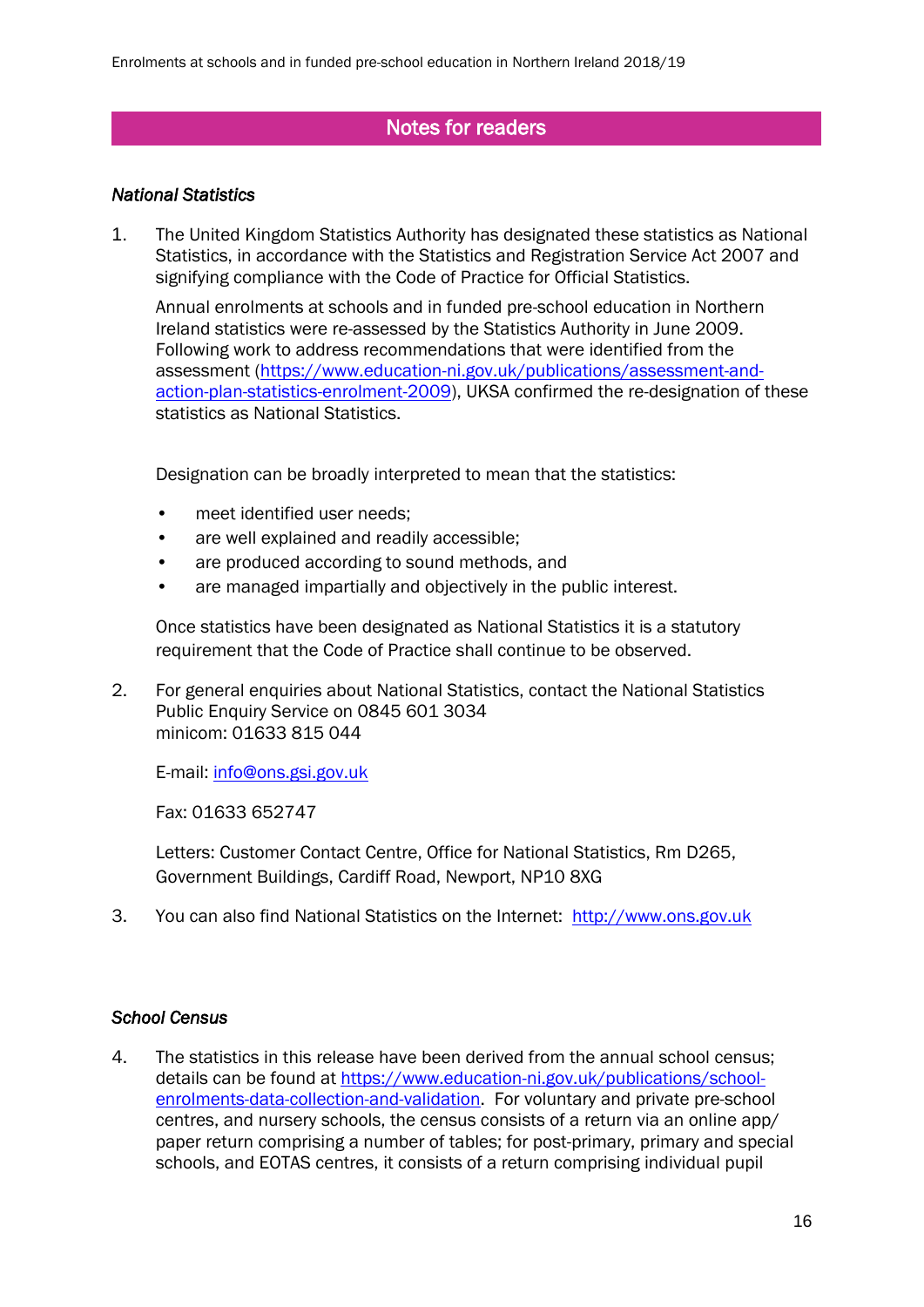records, made by Electronic Data Interchange. The tables presented in the release reflect key information on enrolments, as determined by Departmental needs and also on requests for information from other sources.

The figures for pre-school children in this release relate to children in funded preschool education. The figures for nursery classes relate to approved nursery classes in primary schools. The figures for reception refer to pupils who were below compulsory school age at 1st July 2018, who were admitted to a reception class or group in primary school following their 4th birthday. Schools may admit reception pupils throughout the year, but only those who have been admitted or will be admitted by 31st October are counted in the school census.

5. Further statistics relating to school numbers and enrolments can be found on the DE website [\(www.education-ni.gov.uk\)](http://www.education-ni.gov.uk/) under the Statistics and Research section.

The DE website presents figures taken from the school census, summarised at Northern Ireland and school level. Statistics on pupil attendance, pupil: teacher ratios, school leaver destinations and qualifications may also be accessed via the website.

6. The data is produced at aggregate level only, therefore individual pupils cannot be identified. More information on confidentiality can be found in the DE Confidentiality and Access Statement at the following link:

[https://www.education](https://www.education-ni.gov.uk/sites/default/files/publications/education/Confidentiality%20and%20Access.pdf)[ni.gov.uk/sites/default/files/publications/education/Confidentiality%20and%20A](https://www.education-ni.gov.uk/sites/default/files/publications/education/Confidentiality%20and%20Access.pdf) [ccess.pdf](https://www.education-ni.gov.uk/sites/default/files/publications/education/Confidentiality%20and%20Access.pdf)

#### *School types*

- 7. Definitions of school management types are as follows:
	- Controlled: Schools are managed and funded by the Education Authority (EA) through Boards of Governors (BoG). Primary and post-primary school BoGs consist of representatives of transferors - mainly the Protestant churches - along with representatives of parents, teachers and the EA.
	- Voluntary: Self-governing schools, generally of long standing, originally established to provide an academic education at post primary level on a fee paying basis. Now funded by the Department and managed by Boards of Governors. The BoGs are constituted in accordance with each school's scheme of management - usually representatives of foundation governors, parents, teachers and in most cases, DE or EA representatives. The BoGs is the employing authority and is responsible for the employment of all staff in its school.
	- Maintained schools are managed by Boards of Governors which consist of members nominated by trustees, along with representatives of parents, teachers and the Education Authority. These schools are funded through the Education Authority for their running costs and directly by the Department in relation to capital building works. For Catholic Maintained schools, the Employing Authority is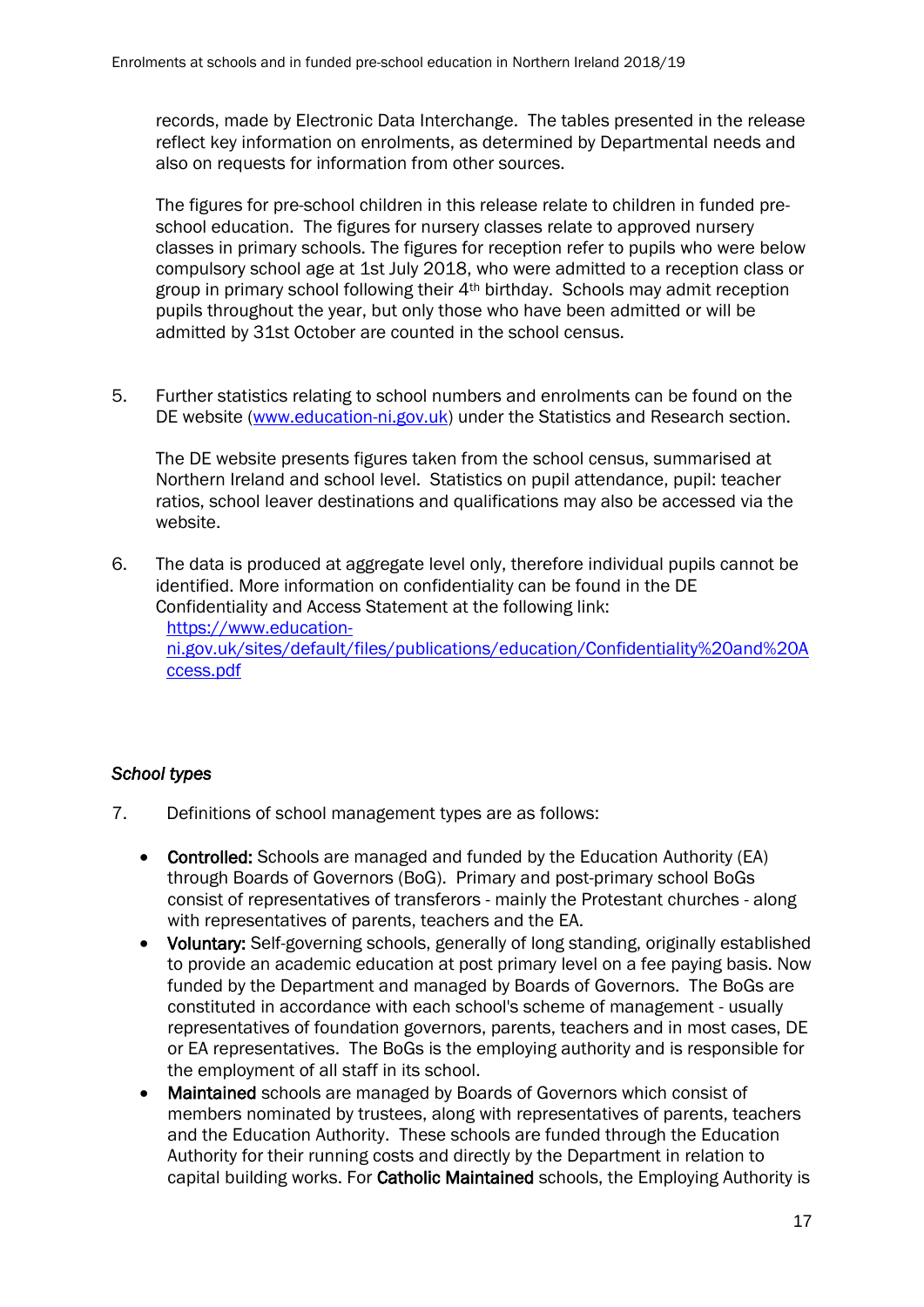the Council for Catholic Maintained Schools (CCMS). Other maintained schools are any schools that are not Catholic maintained. They are typically, but not exclusively, Irish medium schools.

- Controlled integrated: Controlled schools which have acquired integrated status.
- Grant Maintained integrated: Self-governing schools with integrated education status, funded directly by the Department of Education and managed by Boards of Governors. The BoG is the employing authority and responsible for employing staff.
- 8. Definitions of other school types are as follows
	- A special school is a controlled or voluntary school which is specially organised to provide education for pupils with special needs and is recognised by the DE as a special school.
	- An independent school is a school at which full-time education is provided for pupils aged from 4 to 16 and is not grant aided. These schools set their own curriculum and admissions policies and are funded by fees paid by parents and income from investments. Each independent school must be registered with DE and is inspected regularly by ETI.
	- Education Other Than at School (EOTAS) includes all forms of education that takes place outside the formal school environment.

#### *Revisions*

9. The 2018/19 figures in this statistical release are based on information as at 5 October 2018. They may be subject to minor revision and these will be notified in accordance with our revisions policy. This can be accessed at [https://www.education](https://www.education-ni.gov.uk/sites/default/files/publications/education/Revisions%20policy.pdf)[ni.gov.uk/sites/default/files/publications/education/Revisions%20policy.pdf](https://www.education-ni.gov.uk/sites/default/files/publications/education/Revisions%20policy.pdf)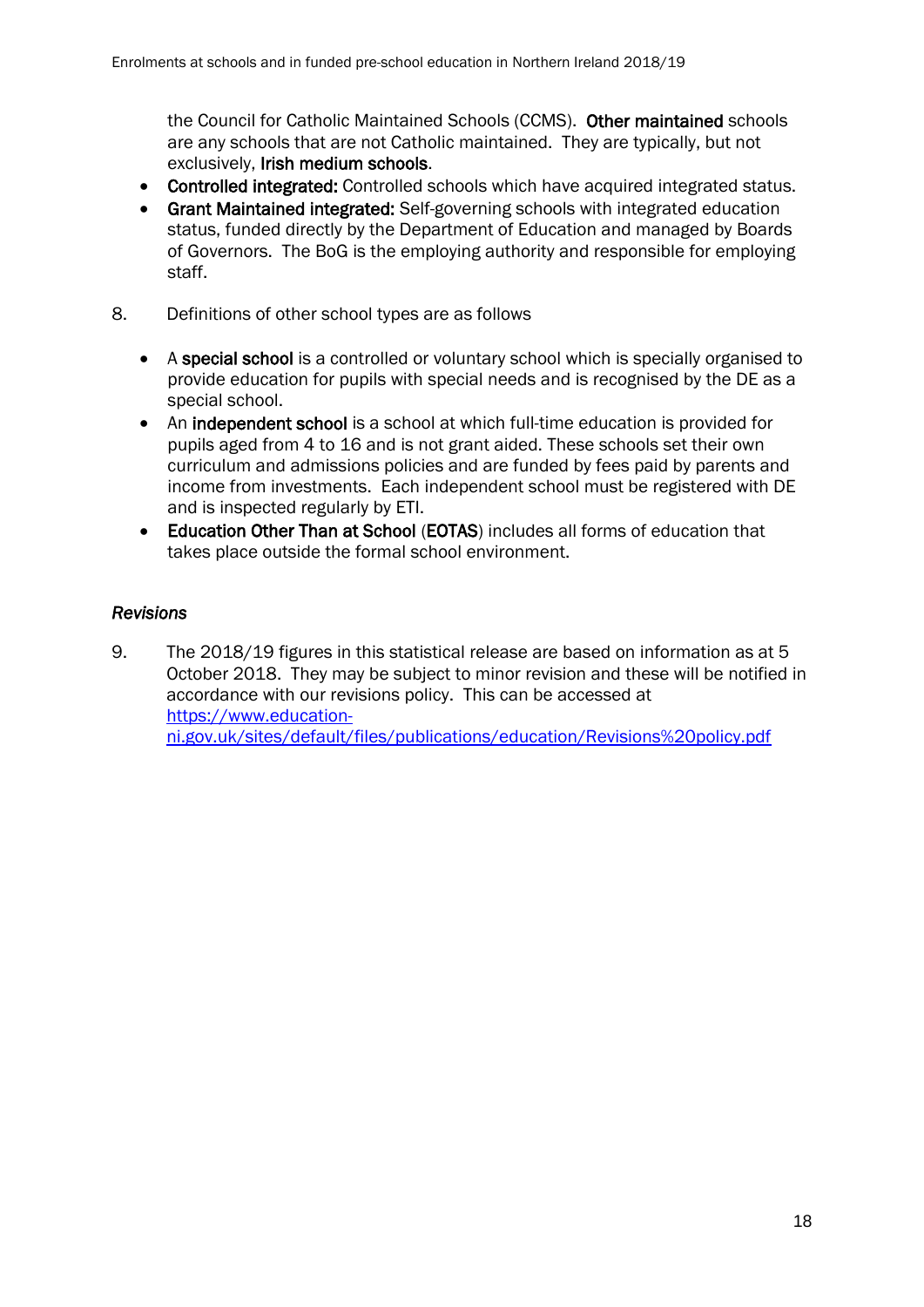Enrolments at schools and in funded pre-school education in Northern Ireland 2018/19

#### Further enquiries

Request for further information should be addressed to:-

Gemma Thomson Statistics and Research Team Department of Education Rathgael House Balloo Road Rathgill BANGOR Co. Down BT19 7PR Telephone (028) 9127 9707/ Fax (028) 9127 9594 e-mail: [statistics@education-ni.gov.uk](mailto:statistics@education-ni.gov.uk)

Special analyses of the school census can be undertaken on request.

## Press enquiries should be made to the Department's Press Office at the same address, telephone (028) 9127 9268 / fax (028) 9127 9271.

Feedback on this publication can be provided directly via the contact details above or via the website: <https://www.education-ni.gov.uk/contacts/analytical-services-unit-asu>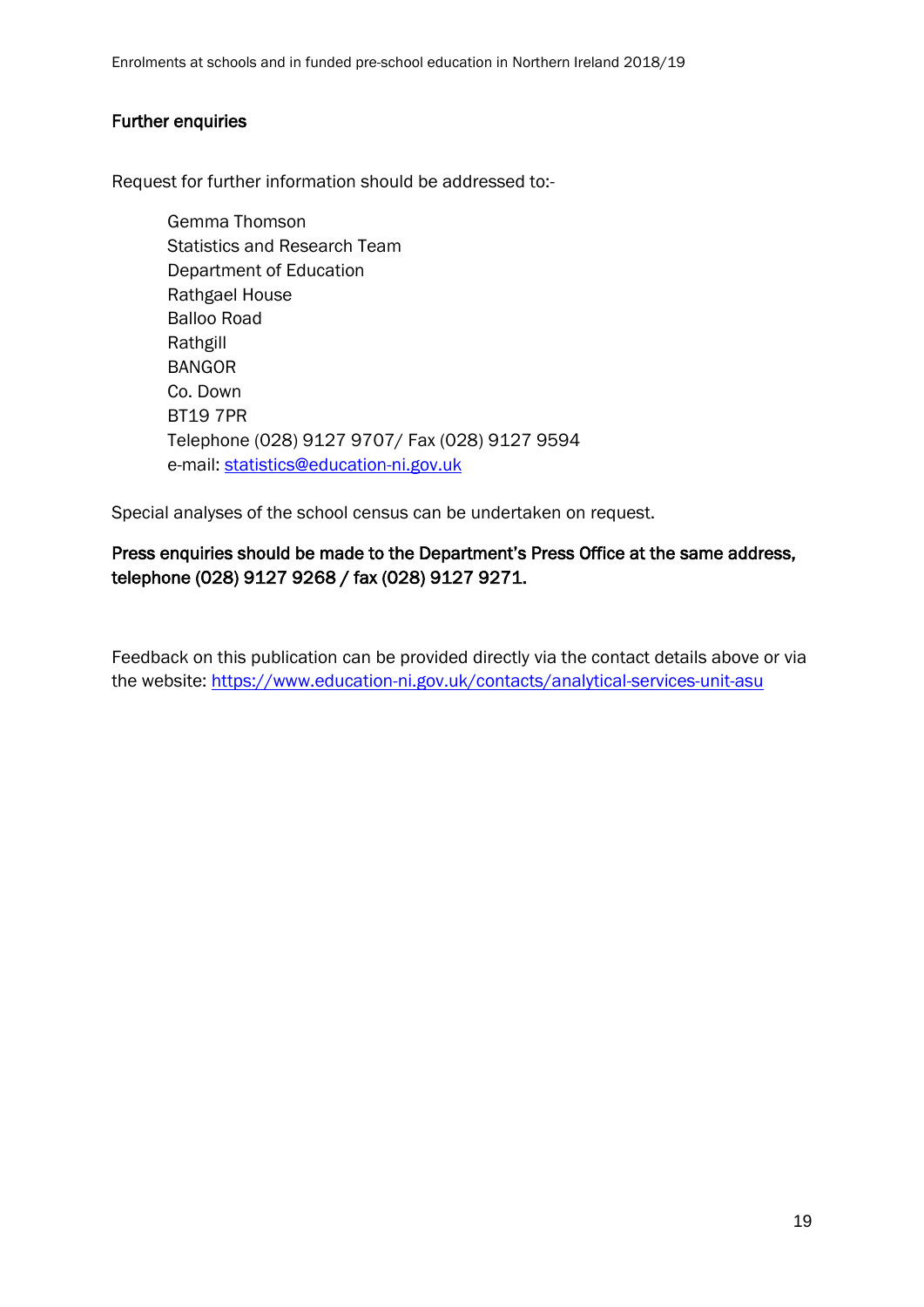# **Table 1a: The number of pre-school providers with funded places, by centre type and management type, 2013/14 to 2018/19**

|                                                                    |                                    | 2013/14 | 2014/15 | 2015/16 | 2016/17 | 2017/18 | 2018/19        |
|--------------------------------------------------------------------|------------------------------------|---------|---------|---------|---------|---------|----------------|
| <b>Nursery Schools</b>                                             | <b>Controlled</b>                  | 64      | 64      | 64      | 64      | 64      | 64             |
|                                                                    | <b>Catholic Maintained</b>         | 32      | 32      | 32      | 31      | 31      | 31             |
|                                                                    | <b>TOTAL</b>                       | 96      | 96      | 96      | 95      | 95      | 95             |
|                                                                    | Controlled <sup>1</sup>            | 112     | 114     | 115     | 116     | 118     | 119            |
| <b>Primary Schools with</b><br><b>Funded Nursery Units</b>         | Catholic Maintained <sup>2</sup>   | 88      | 88      | 89      | 90      | 90      | 90             |
|                                                                    | Other Maintained <sup>3</sup>      | 11      | 13      | 13      | 14      | 15      | 16             |
|                                                                    | <b>Controlled Integrated</b>       | 3       | 3       | 3       | 3       | 4       | 5              |
|                                                                    | <b>Grant Maintained Integrated</b> | 14      | 14      | 15      | 15      | 16      | 16             |
|                                                                    | <b>TOTAL</b>                       | 228     | 232     | 235     | 238     | 243     | 246            |
|                                                                    | <b>Controlled</b>                  | 26      | 22      | 21      | 23      | 18      | 13             |
| <b>Primary Schools with</b>                                        | <b>Catholic Maintained</b>         | 45      | 43      | 42      | 35      | 31      | 29             |
| <b>Funded Reception</b><br><b>Classes</b>                          | <b>Other Maintained</b>            | 1       | 1       |         | -       |         |                |
|                                                                    | <b>Controlled Integrated</b>       | 4       | 4       | 3       | 3       | 3       | $\overline{2}$ |
|                                                                    | <b>Grant Maintained Integrated</b> |         |         |         |         |         |                |
|                                                                    | <b>TOTAL</b>                       | 76      | 70      | 67      | 61      | 52      | 44             |
| <b>Voluntary and private</b>                                       | <b>Voluntary</b>                   | 343     | 342     | 343     | 343     | 329     | 331            |
| pre-School centres                                                 | <b>Private</b>                     | 53      | 59      | 62      | 56      | 54      | 55             |
| with funded places                                                 | <b>TOTAL</b>                       | 396     | 401     | 405     | 399     | 383     | 386            |
| <b>All Centres</b>                                                 | <b>GRAND TOTAL<sup>4</sup></b>     | 795     | 798     | 803     | 793     | 773     | 771            |
| 1 Includes two Irish medium schools with a nursery unit in 2018/19 |                                    |         |         |         |         |         |                |
| 2 Includes one Irish medium school with a nursery unit in 2018/19  |                                    |         |         |         |         |         |                |

 $\sim$ 

2 Includes one Irish medium school with a nursery unit in 2018/19<br>3 Includes one non Irish medium school with a nursery unit in 2018/19

4 The sum of the subtotals will not sum to the grand total as some primary schools hav e both nursery and reception classes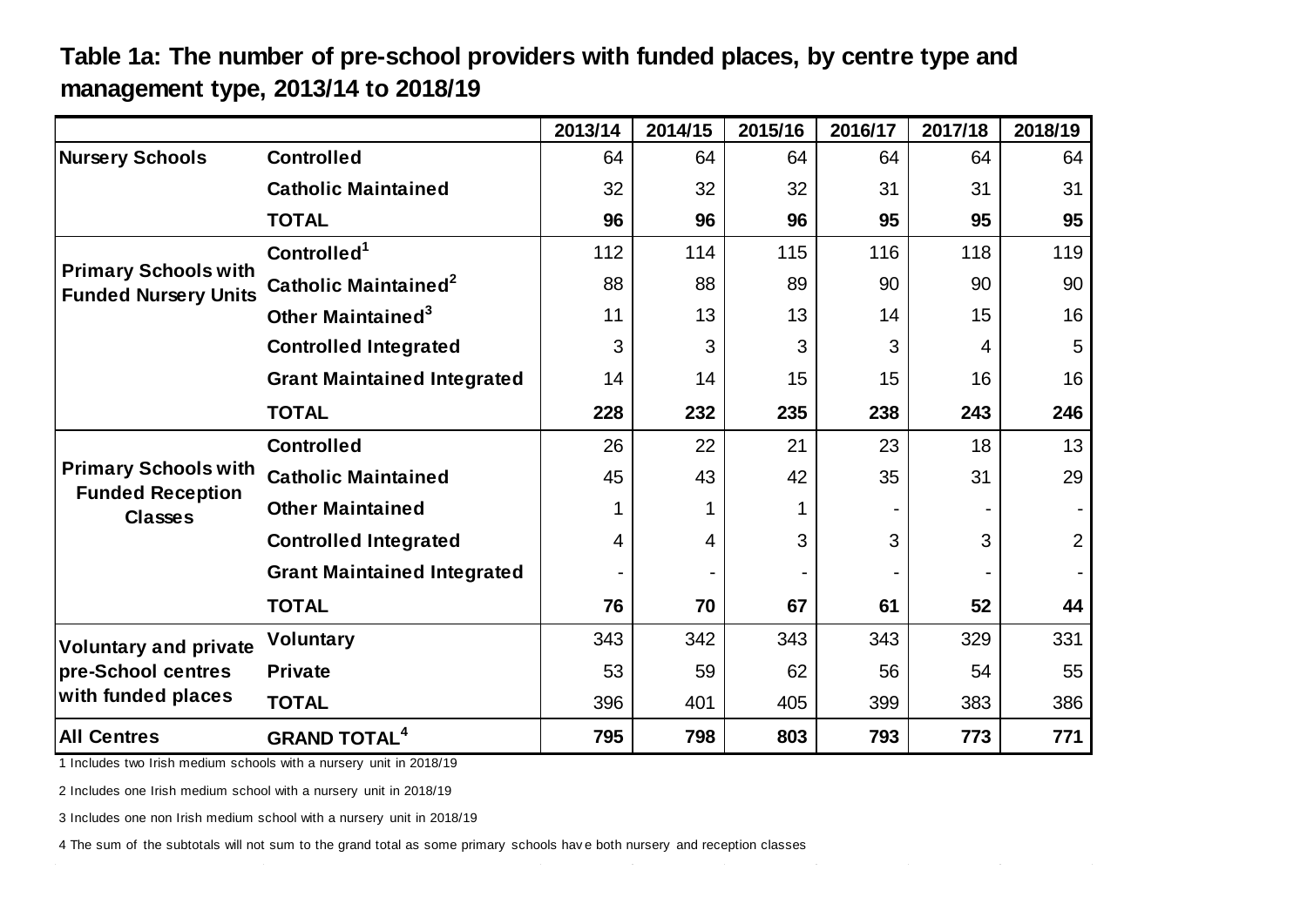|                                            |                                    |                                                | 2013/14 | 2014/15 | 2015/16 | 2016/17 | 2017/18        | 2018/19        |
|--------------------------------------------|------------------------------------|------------------------------------------------|---------|---------|---------|---------|----------------|----------------|
| <b>Nursery Schools</b>                     | <b>Controlled</b>                  |                                                | 64      | 64      | 64      | 64      | 64             | 64             |
|                                            | <b>Catholic Maintained</b>         |                                                | 32      | 32      | 32      | 31      | 31             | 31             |
|                                            | <b>TOTAL</b>                       |                                                | 96      | 96      | 96      | 95      | 95             | 95             |
| <b>Primary Schools</b>                     | Controlled <sup>1</sup>            |                                                | 370     | 370     | 368     | 366     | 365            | 365            |
|                                            | Catholic Maintained <sup>2,5</sup> |                                                | 384     | 381     | 374     | 370     | 367            | 363            |
|                                            | <b>Other Maintained</b>            | Irish Medium <sup>3</sup>                      | 25      | 25      | 25      | 25      | 25             | 25             |
|                                            |                                    | Other                                          | Δ       | 4       | 4       | 3       | 3              | 3              |
|                                            | <b>Controlled Integrated</b>       |                                                | 19      | 19      | 20      | 22      | 22             | 22             |
|                                            | <b>Grant Maintained Integrated</b> |                                                | 23      | 23      | 23      | 23      | 23             | 23             |
|                                            | <b>TOTAL</b>                       |                                                | 825     | 822     | 814     | 809     | 805            | 801            |
| <b>Preparatory Departments<sup>4</sup></b> | <b>Controlled</b>                  |                                                | 3       | 3       | 2       |         |                | 1              |
|                                            | Voluntary                          | <b>Schools under Catholic Management</b>       |         |         |         |         |                |                |
|                                            |                                    | <b>Schools under Other Management</b>          | 11      | 11      | 11      | 11      | 11             | 11             |
|                                            | <b>TOTAL</b>                       |                                                | 14      | 14      | 13      | 12      | 12             | 12             |
| Secondary                                  | <b>Controlled</b>                  |                                                | 53      | 51      | 49      | 49      | 49             | 48             |
| (Non Grammar)                              | Catholic Maintained <sup>6</sup>   |                                                | 68      | 68      | 64      | 64      | 62             | 60             |
| <b>Schools</b>                             | <b>Other Maintained</b>            | <b>Irish Medium</b>                            |         |         |         | 2       | $\overline{2}$ | $\overline{c}$ |
|                                            |                                    | Other                                          |         |         |         |         |                |                |
|                                            | <b>Controlled Integrated</b>       |                                                | 5       | 5       | 5       | 5       | 5              | 5              |
|                                            | <b>Grant Maintained Integrated</b> |                                                | 15      | 15      | 15      | 15      | 15             | 15             |
|                                            | <b>TOTAL</b>                       |                                                | 142     | 140     | 135     | 135     | 133            | 130            |
| <b>Grammar Schools</b>                     | <b>Controlled</b>                  |                                                | 17      | 18      | 17      | 16      | 16             | 16             |
|                                            | Voluntary                          | Schools under Catholic Management <sup>7</sup> | 29      | 29      | 29      | 29      | 29             | 29             |
|                                            |                                    | <b>Schools under Other Management</b>          | 22      | 21      | 21      | 21      | 21             | 21             |
|                                            | <b>TOTAL</b>                       |                                                | 68      | 68      | 67      | 66      | 66             | 66             |
| <b>Special Schools</b>                     | <b>TOTAL</b>                       |                                                | 40      | 39      | 39      | 39      | 39             | 39             |
| <b>Hospital Schools</b>                    | <b>TOTAL</b>                       |                                                |         |         |         |         |                |                |
| <b>Independent Schools</b>                 | <b>TOTAL</b>                       |                                                | 15      | 14      | 14      | 14      | 14             | 14             |
| All schools                                | <b>GRAND TOTAL</b>                 |                                                | 1,187   | 1,180   | 1,166   | 1,159   | 1,153          | 1,146          |

# **Table 1b: The number of schools by school type and management type, 2013/14 to 2018/19**

<sup>1</sup> Includes one Irish Medium Controlled school in 2018/19

 $2$  Includes one Irish Medium Catholic Maintained school in 2018/19

<sup>3</sup>Excludes two Irish Medium Controlled schools and one Irish Medium Catholic Maintained school in 2018/19

<sup>4</sup>These are part of grammar schools.

 $5$  Includes 7 schools with Irish medium units in 2018/19

 $^6$  Includes 2 schools with Irish medium units in 2018/19

 $7$  Includes 1 school with Irish medium units in 2018/19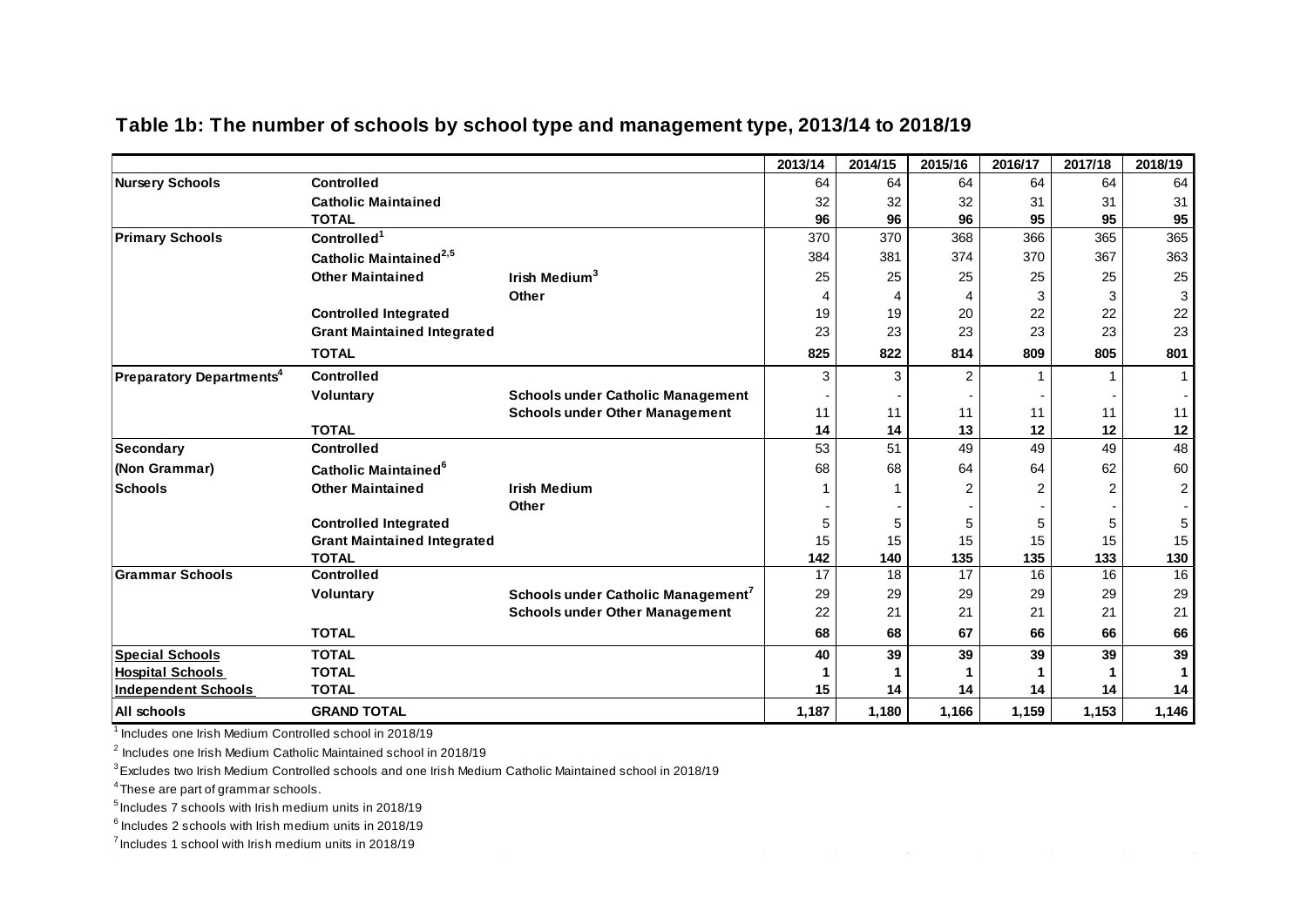#### **Table 2a: Pupils by school type and management type, 2018/19**

|                                                                             |                                                    |            | Catholic   | Other             | <b>Controlled</b> | Grant                           |                                                   | Voluntary                                             | Non Grant- | Voluntary             | Private pre-      | <b>EOTAS</b>   |                    |
|-----------------------------------------------------------------------------|----------------------------------------------------|------------|------------|-------------------|-------------------|---------------------------------|---------------------------------------------------|-------------------------------------------------------|------------|-----------------------|-------------------|----------------|--------------------|
|                                                                             |                                                    | Controlled | Maintained | <b>Maintained</b> | Integrated        | <b>Maintained</b><br>Integrated | <b>Schools</b><br>under<br>Catholic<br>Management | <b>Schools</b><br>under<br>Other<br><b>Management</b> | Aided      | pre-school<br>centres | school<br>centres | <b>Centres</b> | <b>Grand Total</b> |
| <b>PRE-SCHOOL EDUCATION IN OTHER</b><br><b>CENTRES</b> (FUNDED PLACES ONLY) |                                                    |            |            |                   |                   |                                 |                                                   |                                                       |            |                       |                   |                |                    |
| <b>Playgroups</b>                                                           | <b>Part-time</b>                                   |            |            |                   |                   |                                 |                                                   |                                                       |            | 6,819                 | 323               |                | 7,142              |
| Day Nurseries                                                               | Part-time                                          |            |            |                   |                   |                                 |                                                   |                                                       |            | 74                    | 806               |                | 880                |
| <b>TOTAL</b>                                                                |                                                    |            |            |                   |                   |                                 |                                                   |                                                       |            | 6,893                 | 1,129             |                | 8,022              |
| <b>NURSERY</b>                                                              |                                                    |            |            |                   |                   |                                 |                                                   |                                                       |            |                       |                   |                |                    |
| <b>Nursery Schools</b>                                                      | <b>Full-time</b>                                   | 2,365      | 1,565      |                   |                   |                                 |                                                   |                                                       |            |                       |                   |                | 3,930              |
|                                                                             | <b>Part-time</b>                                   | 1,746      | 156        |                   |                   |                                 |                                                   |                                                       |            |                       |                   |                | 1,902              |
| <b>Nursery Classes</b>                                                      | <b>Full-time</b>                                   | 2,287      | 2,376      | 317               | 91                | 133                             |                                                   |                                                       |            |                       |                   |                | 5,204              |
|                                                                             | Part-time                                          | 2,244      | 1,523      | 156               | 22                | 415                             |                                                   |                                                       |            |                       |                   |                | 4,360              |
| <b>TOTAL</b>                                                                |                                                    | 8,642      | 5,620      | 473               | 113               | 548                             |                                                   |                                                       |            |                       |                   |                | 15,396             |
| <b>PRIMARY</b>                                                              |                                                    |            |            |                   |                   |                                 |                                                   |                                                       |            |                       |                   |                |                    |
| <b>Reception</b>                                                            |                                                    | 46         | 105        |                   | $\overline{7}$    |                                 |                                                   |                                                       |            |                       |                   |                | 158                |
| Primary Schools (Year 1 - Year 7)                                           |                                                    | 79,638     | 79,251     | 3,525             | 4,291             | 6,158                           |                                                   |                                                       |            |                       |                   |                | 172,863            |
| Prep. Departments (Year 1- Year 7)                                          |                                                    | 66         |            |                   |                   |                                 |                                                   | 1,594                                                 |            |                       |                   |                | 1,660              |
| <b>TOTAL</b>                                                                |                                                    | 79,750     | 79,356     | 3,525             | 4,298             | 6,158                           |                                                   | 1,594                                                 |            |                       |                   |                | 174,681            |
| SECONDARY (Year 8 - Year 14)                                                |                                                    |            |            |                   |                   |                                 |                                                   |                                                       |            |                       |                   |                |                    |
| <b>Secondary (Non Grammar)</b>                                              |                                                    | 28,483     | 37,588     | 799               | 2,770             | 9,737                           |                                                   |                                                       |            |                       |                   |                | 79,377             |
| Grammar                                                                     |                                                    | 14,015     |            |                   |                   |                                 | 28,414                                            | 20,433                                                |            |                       |                   |                | 62,862             |
| <b>TOTAL</b>                                                                |                                                    | 42,498     | 37,588     | 799               | 2,770             | 9,737                           | 28,414                                            | 20,433                                                |            |                       |                   |                | 142,239            |
| <b>SPECIAL</b>                                                              |                                                    | 5,598      | 282        | 79                |                   |                                 |                                                   |                                                       |            |                       |                   |                | 5,959              |
| <b>INDEPENDENT</b>                                                          | <b>Educated off site but not at school (EOTAS)</b> |            |            |                   |                   |                                 |                                                   |                                                       | 611        |                       |                   | 74             | 74<br>611          |
| <b>GRAND TOTAL</b>                                                          |                                                    | 136,488    | 122,846    | 4,876             | 7,181             | 16,443                          | 28,414                                            | 22,027                                                | 611        | 6,893                 | 1,129             | 74             | 346,982            |
|                                                                             |                                                    |            |            |                   |                   |                                 |                                                   |                                                       |            |                       |                   |                |                    |

Note:

1. Enrolments for special schools and EOTAS centres relate those where pupils are single registered to the school, or are dual registered and the special school/EOTAS centre is recorded as the main school.

Enrolments including these dual registered pupils are 5,989 for special schools and 566 for EOTAS centres. These additional pupils have been counted in another setting in the table above

2. Previous bulletins provided enrolments in hospital schools. These pupils have been counted in their "main" school. There were 59 enrolled on Census day this year.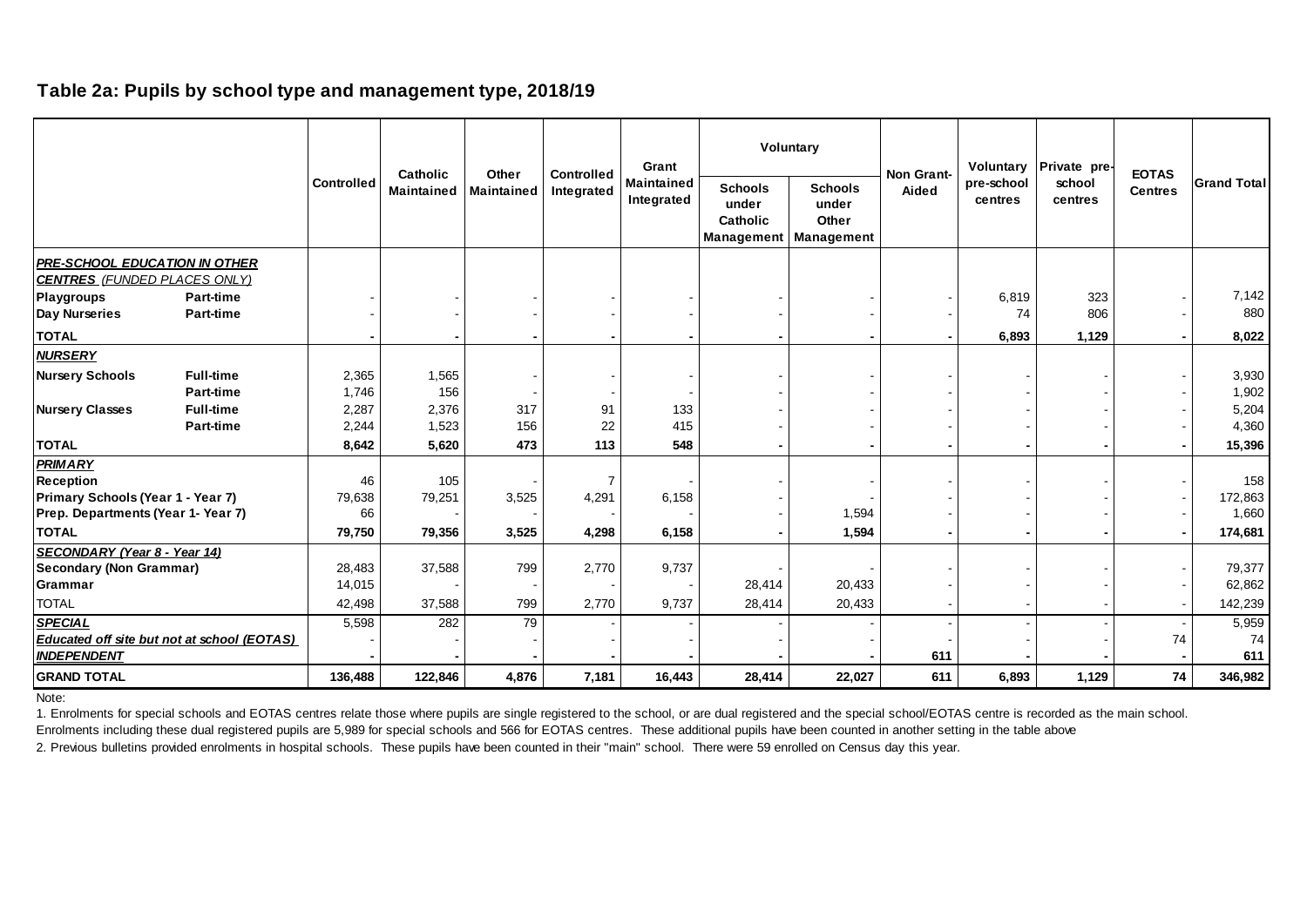# **Table 2b: Pupils in Irish-medium education, 2013/14 to 2018/19**

|                                                   |                  |       |       |       |       |       | 2013/14   2014/15   2015/16   2016/17   2017/18   2018/19 |
|---------------------------------------------------|------------------|-------|-------|-------|-------|-------|-----------------------------------------------------------|
| Voluntary and private pre-schools - funded places |                  | 476   | 488   | 481   | 485   | 473   | 470                                                       |
| <b>Nursery Classes in Irish-medium Schools</b>    | <b>Full-time</b> | 312   | 315   | 354   | 318   | 319   | 366                                                       |
|                                                   | <b>Part-time</b> |       | 52    | 26    | 76    | 105   | 103                                                       |
| Nursery Classes in Irish-medium units             | <b>Full-time</b> | 26    | 30    | 30    | 30    | 26    | 26                                                        |
|                                                   | <b>Part-time</b> |       |       |       |       |       |                                                           |
| <b>TOTAL</b>                                      |                  | 814   | 885   | 891   | 909   | 923   | 965                                                       |
| <b>PRIMARY</b>                                    |                  |       |       |       |       |       |                                                           |
| Primary Schools (Year 1 - Year 7)                 | schools          | 2,570 | 2,738 | 2,906 | 3,103 | 3,324 | 3,473                                                     |
|                                                   | units            | 686   | 720   | 764   | 802   | 832   | 878                                                       |
| <b>TOTAL</b>                                      |                  | 3,256 | 3,458 | 3,670 | 3,905 | 4,156 | 4,351                                                     |
| POST-PRIMARY (Year 8 - Year 14)                   |                  |       |       |       |       |       |                                                           |
| <b>Post-primary Schools</b>                       | schools          | 564   | 581   | 620   | 694   | 734   | 799                                                       |
|                                                   | units            | 267   | 332   | 344   | 355   | 371   | 404                                                       |
| <b>TOTAL</b>                                      |                  | 831   | 913   | 964   | 1,049 | 1,105 | 1,203                                                     |
| <b>INDEPENDENT</b>                                |                  | 15    |       |       |       |       |                                                           |
| <b>GRAND TOTAL</b>                                |                  | 4,916 | 5,256 | 5,525 | 5,863 | 6,184 | 6,519                                                     |

 $\sim$  $\sim 10^{-5}$ 

 $\sim$ 

Note:

1. Figures relate to funded Irish medium provision only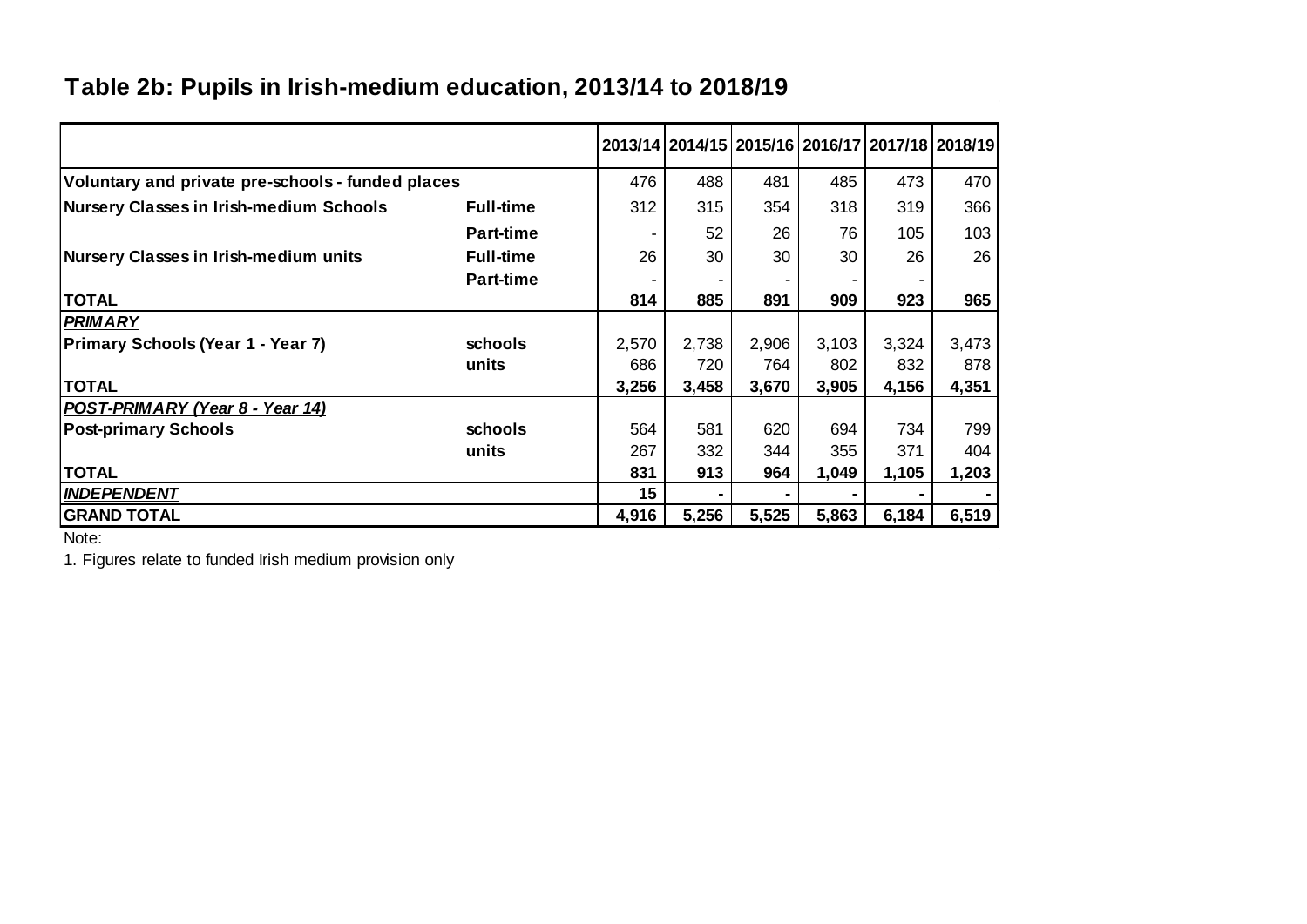# **Table 2c: Pupils in Integrated education<sup>1</sup> , 2013/14 to 2018/19**

|                                     |                  | 2013/14 | 2014/15 | 2015/16 | 2016/17 | 2017/18 | 2018/19 |
|-------------------------------------|------------------|---------|---------|---------|---------|---------|---------|
| <b>PRIMARY</b>                      |                  |         |         |         |         |         |         |
| <b>Nursery Classes</b>              | <b>Full-time</b> | 212     | 213     | 212     | 211     | 205     | 224     |
|                                     | <b>Part-time</b> | 317     | 337     | 367     | 388     | 441     | 437     |
| <b>Reception</b>                    |                  | 10      | 8       | 15      | 18      | 22      |         |
| lYear 1 - Year 7                    |                  | 9,100   | 9,404   | 9,529   | 9,953   | 10,226  | 10,449  |
| <b>TOTAL</b>                        |                  | 9,639   | 9,962   | 10,123  | 10,570  | 10,894  | 11,117  |
| <b>SECONDARY (Year 8 - Year 14)</b> |                  |         |         |         |         |         |         |
| Year 8 - Year 12                    |                  | 10,210  | 10,063  | 9,988   | 10,186  | 10,366  | 10,666  |
| $\sqrt{S}$ Sixth form <sup>2</sup>  |                  | 1,896   | 1,931   | 1,906   | 1,851   | 1,828   | 1,841   |
| <b>TOTAL</b>                        |                  | 12,106  | 11,994  | 11,894  | 12,037  | 12,194  | 12,507  |
| <b>GRAND TOTAL</b>                  |                  | 21,745  | 21,956  | 22,017  | 22,607  | 23,088  | 23,624  |

Note:

1. Figures include children attending Controlled Integrated schools and Grant Maintained Integrated Schools.

2. Sixth form figures are based solely on pupils studying A Level or equivalent qualifications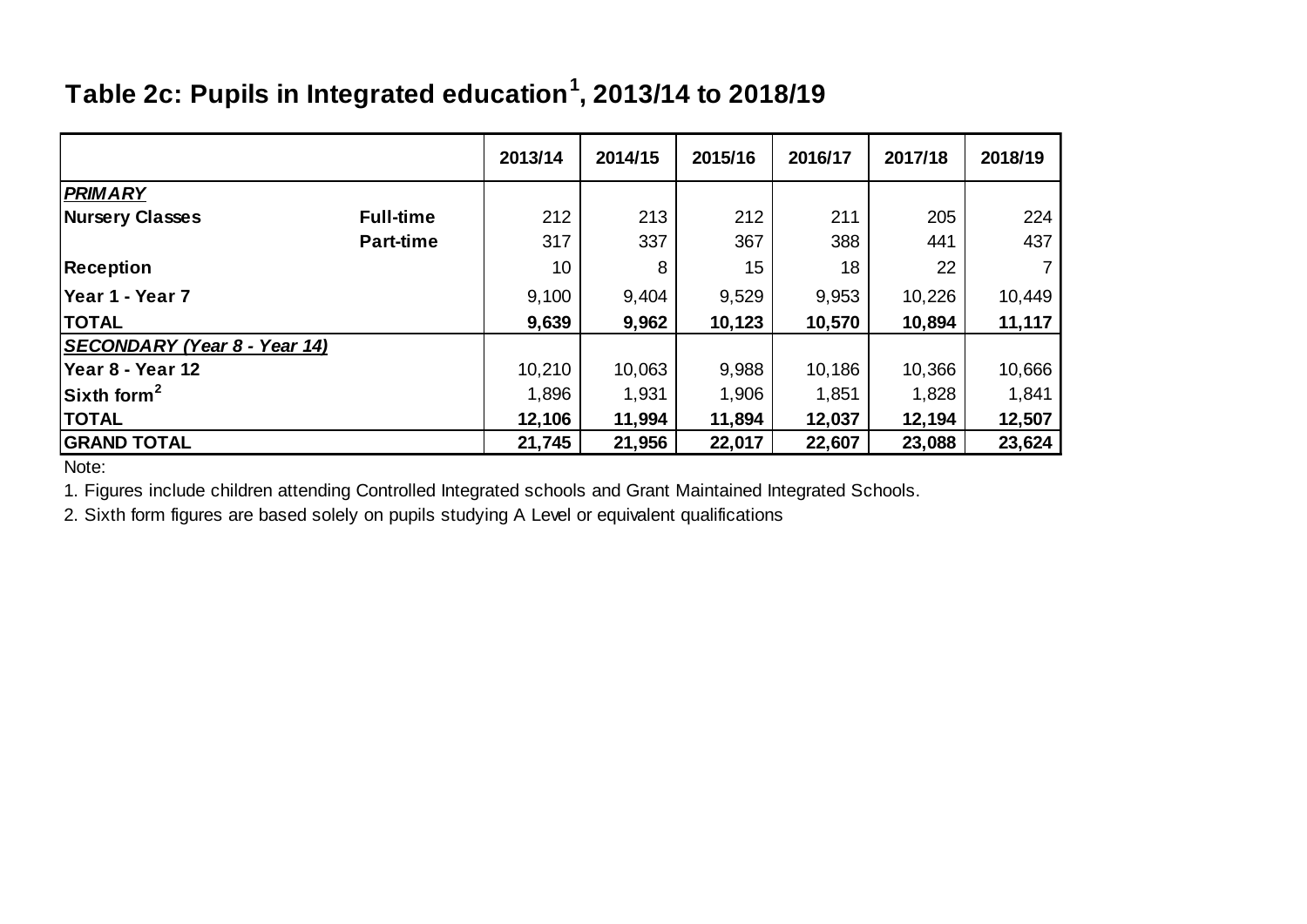#### **Table 3: Pupils entitled to Free School Meals<sup>1</sup> by school type and management type, 2018/19**

*Numbers and percentages <sup>2</sup>*

|                                        |                                                                 | Number          | <b>Enrolment</b> | Percentage   |
|----------------------------------------|-----------------------------------------------------------------|-----------------|------------------|--------------|
| <b>Voluntary and Private</b>           | Voluntary                                                       | 685             | 6,893            | 9.9          |
| <b>Pre-School Centres</b>              | Private                                                         | 43              | 1,129            | 3.8          |
| (funded places only)                   | <b>TOTAL</b>                                                    | 728             | 8,022            | 9.1          |
| <b>Nursery Schools</b>                 | <b>Controlled</b>                                               | 1,003           | 2,365            | 42.4         |
| <b>Full-time</b>                       | <b>Catholic Maintained</b>                                      | 795             | 1,565            | 50.8         |
|                                        | <b>TOTAL</b>                                                    | 1,798           | 3.930            | 45.8         |
| Nursery Schools                        | Controlled                                                      | 190             | 1,746            | 10.9         |
| <b>Part-time</b>                       | <b>Catholic Maintained</b>                                      | 9               | 156              | 5.8          |
|                                        | <b>TOTAL</b>                                                    | 199             | 1,902            | 10.5         |
| <b>Nursery Classes</b>                 | <b>Controlled</b>                                               | 882             | 2,287            | 38.6         |
| <b>Full-time</b>                       | <b>Catholic Maintained</b>                                      | 958             | 2,376            | 40.3         |
|                                        | <b>Other Maintained</b>                                         | 135             | 317              | 42.6         |
|                                        | <b>Controlled Integrated</b>                                    | 44              | 91               | 48.4         |
|                                        | <b>Grant Maintained Integrated</b>                              | 58              | 133              | 43.6         |
|                                        | <b>TOTAL</b>                                                    | 2,077           | 5.204            | 39.9         |
| <b>Nursery Classes</b>                 | <b>Controlled</b>                                               | 238             | 2,244            | 10.6         |
| Part-time                              | <b>Catholic Maintained</b>                                      | 175             | 1,523            | 11.5         |
|                                        | <b>Other Maintained</b>                                         | 24              | 156              | 15.4         |
|                                        | <b>Controlled Integrated</b>                                    | 5               | 22               | 22.7         |
|                                        | <b>Grant Maintained Integrated</b>                              | 36              | 415              | 8.7          |
|                                        | TOTAL                                                           | 478             | 4,360            | 11.0         |
| Reception pupils <sup>3</sup>          | <b>TOTAL</b>                                                    | 21              | 158              | 13.3         |
| <b>TOTAL PRE-SCHOOL</b>                |                                                                 | 5,301           | 23,576           | 22.5         |
| <b>Primary Schools</b>                 | <b>Controlled</b>                                               | 21,980          | 79,638           | 27.6         |
| (Year 1-Year 7)                        | <b>Catholic Maintained</b>                                      | 25,256          | 79,251           | 31.9         |
|                                        | <b>Other Maintained - Irish Medium</b>                          | 1,301           | 3,164            | 41.1         |
|                                        | <b>Other Maintained - Other</b>                                 | 44              | 361              | 12.2         |
|                                        | <b>Controlled Integrated</b>                                    | 1,355           | 4,291            | 31.6         |
|                                        | <b>Grant Maintained Integrated</b>                              | 1,576           | 6,158            | 25.6         |
|                                        | <b>TOTAL</b>                                                    | 51,512          | 172,863          | 29.8         |
| Prep. Departments <sup>3</sup>         | <b>TOTAL</b>                                                    | 29              | 1,660            | 1.7          |
| ALL PRIMARY AND PREP YEAR 1 - 7 PUPILS |                                                                 | 51,541          | 174,523          | 29.5         |
| Secondary                              | <b>Controlled</b>                                               | 10,057          | 28,483           | 35.3         |
| (Non Grammar)                          | <b>Catholic Maintained</b>                                      | 15,819          | 37,588           | 42.1         |
| <b>Schools</b>                         | Other Maintained - Irish Medium                                 | 457             | 799              | 57.2         |
|                                        | <b>Controlled Integrated</b>                                    | 1.078           | 2.770            | 38.9         |
|                                        | <b>Grant Maintained Integrated</b><br><b>TOTAL</b>              | 3,669           | 9,737            | 37.7         |
| <b>Grammar Schools</b>                 | <b>Controlled</b>                                               | 31,080<br>1,746 | 79,377<br>14,015 | 39.2<br>12.5 |
|                                        | <b>Voluntary - Schools under Catholic Management</b>            | 1,990           | 20,433           | 9.7          |
|                                        | <b>Voluntary - Schools under Other Management</b>               | 5,112           | 28,414           | 18.0         |
|                                        | <b>TOTAL</b>                                                    | 8,848           | 62,862           | 14.1         |
| <b>ALL POST-PRIMARY SCHOOLS</b>        |                                                                 | 39,928          | 142,239          | 28.1         |
|                                        | ALL PRIMARY AND POST-PRIMARY SCHOOLS                            | 91,469          | 316,762          | 28.9         |
| ALL SPECIAL SCHOOLS                    |                                                                 | 3,100           | 5,959            | 52.0         |
| <b>EOTAS Centres</b>                   |                                                                 | 24              | 74               | 32.4         |
|                                        | ALL NURSERY, PRIMARY, POST-PRIMARY SCHOOLS, SPECIAL SCHOOLS     | 99,142          | 338,275          | 29.3         |
| <b>EOTAS Centres<sup>5</sup></b>       | ALL NURSERY, PRIMARY, POST-PRIMARY SCHOOLS, SPECIAL SCHOOLS and | 99,166          | 338,349          | 29.3         |

<sup>1</sup> Income Support, income-based Jobseeker's Allowance, Employment Support Allowance where an award of income-based jobseekers allowance has been converted and the amount of the award remains unchanged; and Universal Credit are some of the benefits which determine eligibility for free school meals. As school meals are not universally available to children in pre-school education, parental receipt of these benefits is a better indicator of social disadvantage for the pre-school sector. Pupils who are recorded as entitled to free school meals in nursery classes in primary schools are also included in the totals.

<sup>2</sup> Percentages express the number of children in funded places whose parents were in receipt of Income Support, income-based Jobseeker's Allowance, Employment Support Allowance where an award of income-based job-seekers allowance has been converted and the amount of the award remains unchanged; and Universal Credit at the time of first application for admission, as a proportion of all children in funded places. Thus, for example, 42.4% of children in full-time places in controlled nursery schools had parents in receipt of these benefits.

<sup>3</sup> Due to the small numbers when analysing by management type, only the total has been provided.

4. Enrolments for special schools and EOTAS centres relate those where pupils are single registered to the school, or are dual registered and the special school/EOTAS centre is recorded as the main school.

5 Overall total excludes voluntary and private pre-school centres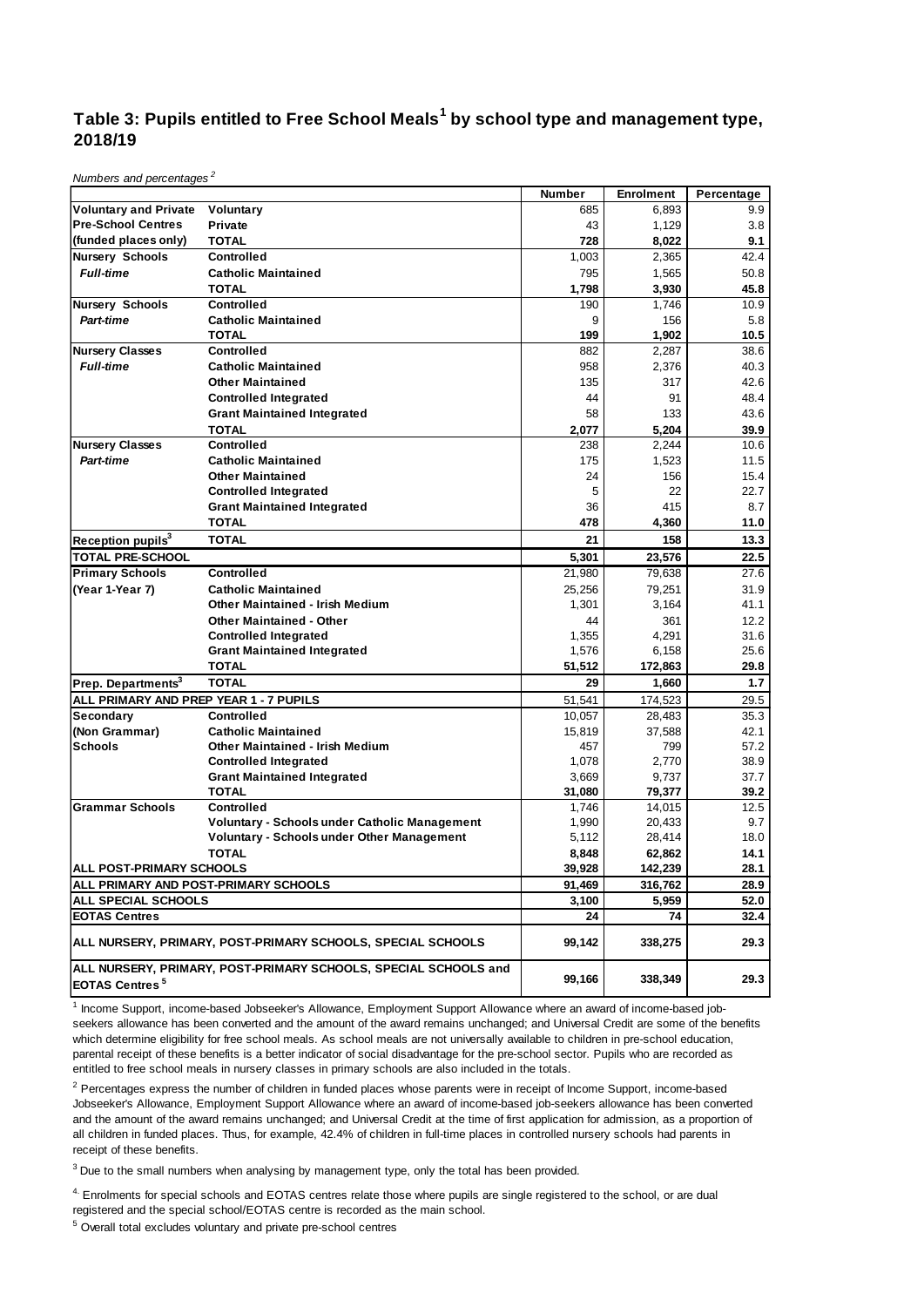|                                |                                        |                                          | Average number      |
|--------------------------------|----------------------------------------|------------------------------------------|---------------------|
|                                |                                        |                                          | of pupils per class |
| <b>Nursery Schools</b>         | <b>Controlled</b>                      |                                          | 26                  |
|                                | <b>Catholic Maintained</b>             |                                          | 26                  |
|                                | <b>TOTAL</b>                           |                                          | 26                  |
| <b>Nursery Classes</b>         | Controlled <sup>5</sup>                |                                          | 26                  |
|                                | <b>Catholic Maintained<sup>6</sup></b> |                                          | 26                  |
|                                | <b>Other Maintained</b>                | <b>Irish Medium</b>                      | 26                  |
|                                |                                        | Other                                    | 27                  |
|                                | <b>Controlled Integrated</b>           |                                          | 23                  |
|                                | <b>Grant Maintained Integrated</b>     |                                          | 26                  |
|                                | <b>TOTAL</b>                           |                                          | 26                  |
| <b>Primary Schools</b>         | Controlled <sup>7</sup>                |                                          | 26                  |
| (Year 1 - Year 7)              | Catholic Maintained <sup>6</sup>       |                                          | 25                  |
|                                | <b>Other Maintained</b>                | Irish Medium <sup>8</sup>                | 22                  |
|                                |                                        | Other                                    | 23                  |
|                                | <b>Controlled Integrated</b>           |                                          | 25                  |
|                                | <b>Grant Maintained Integrated</b>     |                                          | 27                  |
|                                | <b>TOTAL</b>                           |                                          | 25                  |
| <b>Preparatory Departments</b> | <b>Controlled</b>                      |                                          | 11                  |
| (Year 1 - Year 7)              | Voluntary                              | <b>Schools under Catholic Management</b> |                     |
|                                |                                        | <b>Schools under Other Management</b>    | 20                  |
|                                | <b>TOTAL</b>                           |                                          | 20                  |

# **Table 4: Average class size1,2,3,4 by school type and management type, 2018/19**

 $\frac{1}{1}$ . Class size data is only collected in respect of nursery and primary schools and prep. departments.

2. Children in learning support centres are excluded.

<sup>3.</sup> Any reception pupils in primary classes are excluded.

<sup>4.</sup> Any primary school classes that are solely reception have been excluded.

5. Includes one Irish medium school.

<sup>6.</sup> Includes one Irish medium school.

7. Includes two Irish medium schools.

<sup>8</sup> Excludes two Controlled and one Catholic maintained Irish medium school.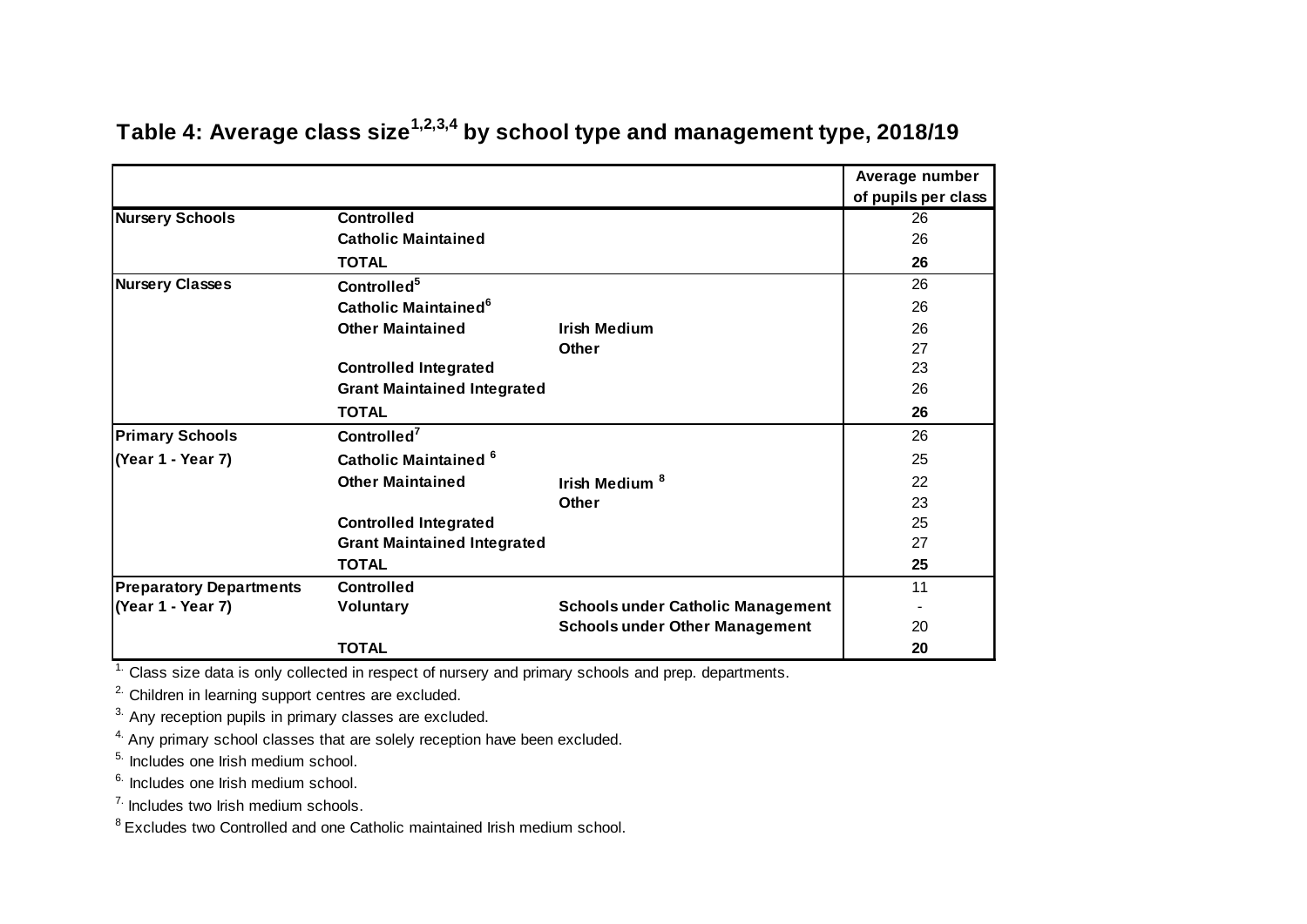#### **Table 5: Religion of pupils by school type and management type, 2018/19 Nursery, Primary, Post Primary and Special Schools**

|                                   |                                                                | <b>Protestant</b> | <b>Catholic</b> | Other<br><b>Christian/Non</b><br>Christian/No<br>religion/Not<br>recorded | Total            |
|-----------------------------------|----------------------------------------------------------------|-------------------|-----------------|---------------------------------------------------------------------------|------------------|
| <b>Voluntary and Private</b>      | <b>Voluntary</b>                                               | 1,783             | 3,349           | 1,761                                                                     | 6,893            |
| <b>Pre-School Centres</b>         | <b>Private</b>                                                 | 373               | 323             | 433                                                                       | 1,129            |
| (funded children only)            | <b>TOTAL</b>                                                   | 2,156             | 3,672           | 2,194                                                                     | 8,022            |
| <b>Nursery Schools</b>            | <b>Controlled</b>                                              | 1,833             | 1,234           | 1,044                                                                     | 4.111            |
|                                   | <b>Catholic Maintained</b>                                     | 32                | 1,475           | 214                                                                       | 1,721            |
|                                   | <b>TOTAL</b>                                                   | 1,865             | 2,709           | 1,258                                                                     | 5.832            |
| <b>Nursery Classes &amp;</b>      | <b>Controlled</b>                                              | 2,286             | 556             | 1,735                                                                     | 4,577            |
| <b>Reception</b>                  | <b>Catholic Maintained</b>                                     | 62                | 3,682           | 260                                                                       | 4,004            |
|                                   | <b>Other Maintained</b>                                        | 39                | 386             | 48                                                                        | 473              |
|                                   | <b>Controlled Integrated</b>                                   | 33                | 48              | 39                                                                        | 120              |
|                                   | <b>Grant Maintained Integrated</b>                             | 154               | 211             | 183                                                                       | 548              |
|                                   | <b>TOTAL</b>                                                   | 2,574             | 4,883           | 2,265                                                                     | 9,722            |
| <b>Primary Schools</b>            | <b>Controlled</b>                                              | 49.936            | 6,278           | 23,424                                                                    | 79,638           |
| (Year 1 - Year 7)                 | <b>Catholic Maintained</b>                                     | 637               | 75,330          | 3,284                                                                     | 79.251           |
|                                   | <b>Other Maintained</b>                                        | 264               | 2,933           | 328                                                                       | 3,525            |
|                                   | <b>Controlled Integrated</b>                                   | 1,569             | 1,189           | 1,533                                                                     | 4,291            |
|                                   | <b>Grant Maintained Integrated</b>                             | 1,825             | 2,556           | 1,777                                                                     | 6,158            |
|                                   | <b>TOTAL</b>                                                   | 54.231            | 88,286          | 30.346                                                                    | 172.863          |
| Prep. Departments                 | <b>Controlled</b>                                              | 35                |                 | #                                                                         | 66               |
| (Year 1 - Year 7)                 | Voluntary                                                      | 696               | #               | #                                                                         | 1,594            |
|                                   | <b>TOTAL</b><br><b>Controlled</b>                              | 731               | 228             | 701                                                                       | 1,660            |
| <b>Secondary</b><br>(Non Grammar) | <b>Catholic Maintained</b>                                     | 22.028<br>#       | 1.131           | 5,324<br>#                                                                | 28.483<br>37.588 |
| <b>Schools</b>                    | <b>Other Maintained</b>                                        |                   | 35,597<br>741   | #                                                                         | 799              |
|                                   | <b>Controlled Integrated</b>                                   | 1,600             | 422             | 748                                                                       | 2,770            |
|                                   | <b>Grant Maintained Integrated</b>                             | 3,796             | 3,908           | 2,033                                                                     | 9,737            |
|                                   | <b>TOTAL</b>                                                   | 28,026            | 41,799          | 9,552                                                                     | 79,377           |
| <b>Grammar Schools</b>            | <b>Controlled</b>                                              | 9,723             | 1,404           | 2,888                                                                     | 14,015           |
| (Year 8 - Year 14)                | <b>Voluntary - Schools under Catholic Management</b>           | 360               | 27,295          | 759                                                                       | 28,414           |
|                                   | <b>Voluntary - Schools under Other Management</b>              | 12,528            | 2,786           | 5,119                                                                     | 20,433           |
|                                   | <b>TOTAL</b>                                                   | 22,611            | 31,485          | 8,766                                                                     | 62,862           |
| <b>Special Schools</b>            | <b>Controlled</b>                                              | 2,063             | 2,265           | 1,270                                                                     | 5,598            |
|                                   | <b>Catholic Maintained</b>                                     | 8                 | 260             | 14                                                                        | 282              |
|                                   | <b>Other Maintained</b>                                        | 25                | 30              | 24                                                                        | 79               |
|                                   | <b>TOTAL</b>                                                   | 2,096             | 2,555           | 1,308                                                                     | 5,959            |
| <b>EOTAS Centres</b>              |                                                                | 24                | 32              | 18                                                                        | 74               |
| <b>SPECIAL SCHOOLS</b>            | ALL FUNDED PRE-SCHOOL, NURSERY, PRIMARY, POST-PRIMARY AND      | 114,290           | 175,617         | 56,390                                                                    | 346,297          |
| <b>SCHOOLS AND EOTAS CENTRES</b>  | ALL FUNDED PRE-SCHOOL, NURSERY, PRIMARY, POST-PRIMARY, SPECIAL | 114,314           | 175,649         | 56,408                                                                    | 346,371          |

\* Fewer than 5 cases.

# Number suppressed.

<sup>1.</sup> Enrolments for special schools and EOTAS centres relate those where pupils are single registered to the school, or are dual registered and the special school/EOTAS centre is recorded as the main school.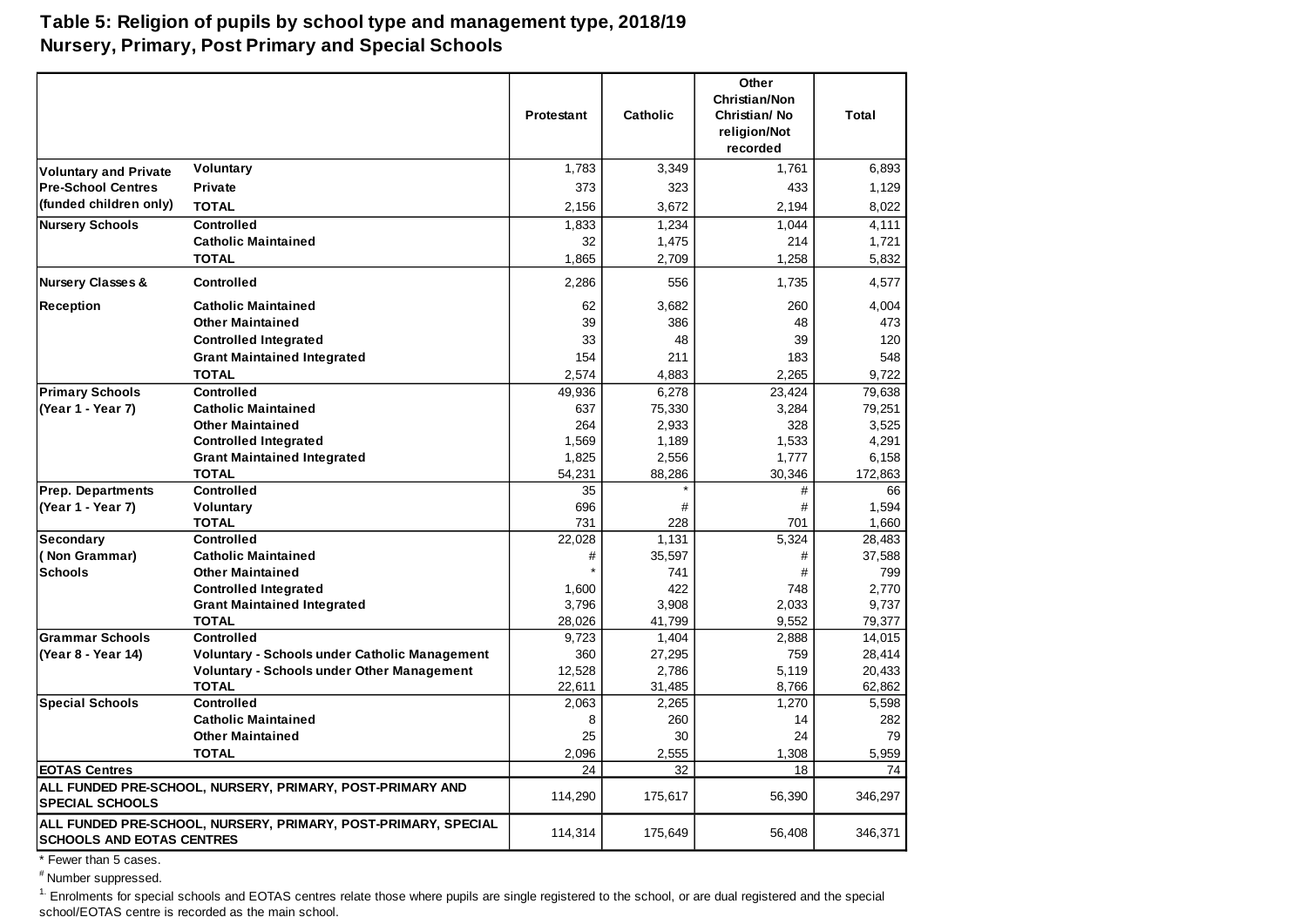# **Table 6a: Ethnicity of pupils by school type, 2018/19 Funded pre-school education, Primary, Post Primary and Special Schools**

|                                                                                                | White<br>(excluding<br><b>Irish</b><br>Traveller) | Chinese | <b>Irish</b><br><b>Traveller</b> | Indian/Sri<br>Lankan | Pakistani      | <b>Black</b> | <b>Other</b><br>ethnic<br>group | <b>Mixed ethnic</b><br>group | <b>Total</b> |
|------------------------------------------------------------------------------------------------|---------------------------------------------------|---------|----------------------------------|----------------------|----------------|--------------|---------------------------------|------------------------------|--------------|
| <b>Voluntary and Private Pre-School Centres</b><br>(funded children only)                      | 7,689                                             | 17      | #                                | 26                   | #              | 23           | #                               | $\#$                         | 8,022        |
| <b>Nursery Schools</b>                                                                         | 5,560                                             | 22      | 18                               | 24                   | $\overline{7}$ | 34           | 61                              | 106                          | 5,832        |
| <b>Nursery Classes &amp; Reception</b>                                                         | 9,195                                             | 44      | 24                               | 60                   | 17             | 68           | 121                             | 193                          | 9,722        |
| Primary Schools & Prep. Departments (Year 1 -<br>Year 7)                                       | 165,989                                           | 675     | 667                              | 950                  | 203            | 961          | 2,197                           | 2,881                        | 174,523      |
| <b>Secondary (Non Grammar) Schools</b>                                                         | 76,228                                            | 167     | 262                              | 129                  | 59             | 587          | 1,054                           | 891                          | 79,377       |
| Grammar Schools (Year 8 - Year 14)                                                             | 59,981                                            | 462     | 12                               | 537                  | 86             | 205          | 780                             | 799                          | 62,862       |
| <b>Special Schools</b>                                                                         | 5,655                                             | 22      | 62                               | 27                   | 6              | 30           | 74                              | 83                           | 5,959        |
| <b>EOTAS Centres</b>                                                                           | 62                                                |         |                                  |                      |                | 6            | $\star$                         | $\star$                      | 74           |
| ALL FUNDED PRE-SCHOOL, NURSERY,<br>PRIMARY, POST-PRIMARY AND SPECIAL<br><b>SCHOOLS</b>         | 330,297                                           | 1,409   | 1,058                            | 1,753                | 388            | 1,908        | 4,421                           | 5,063                        | 346,297      |
| ALL FUNDED PRE-SCHOOL, NURSERY,<br>PRIMARY, POST-PRIMARY, SPECIAL SCHOOLS<br>and EOTAS Centres | 330,359                                           | 1,409   | 1,059                            | 1,753                | 389            | 1,914        | 4,424                           | 5,064                        | 346,371      |

\* Fewer than 5 cases.

# Number suppressed.

<sup>1.</sup> Enrolments for special schools and EOTAS centres relate those where pupils are single registered to the school, or are dual registered and the special school/EOTAS centre is recorded as the main school.  $\sim 10^{-10}$ and the second control of the second control of the second control of the second control of the second control of and the company

 $\mathcal{A}$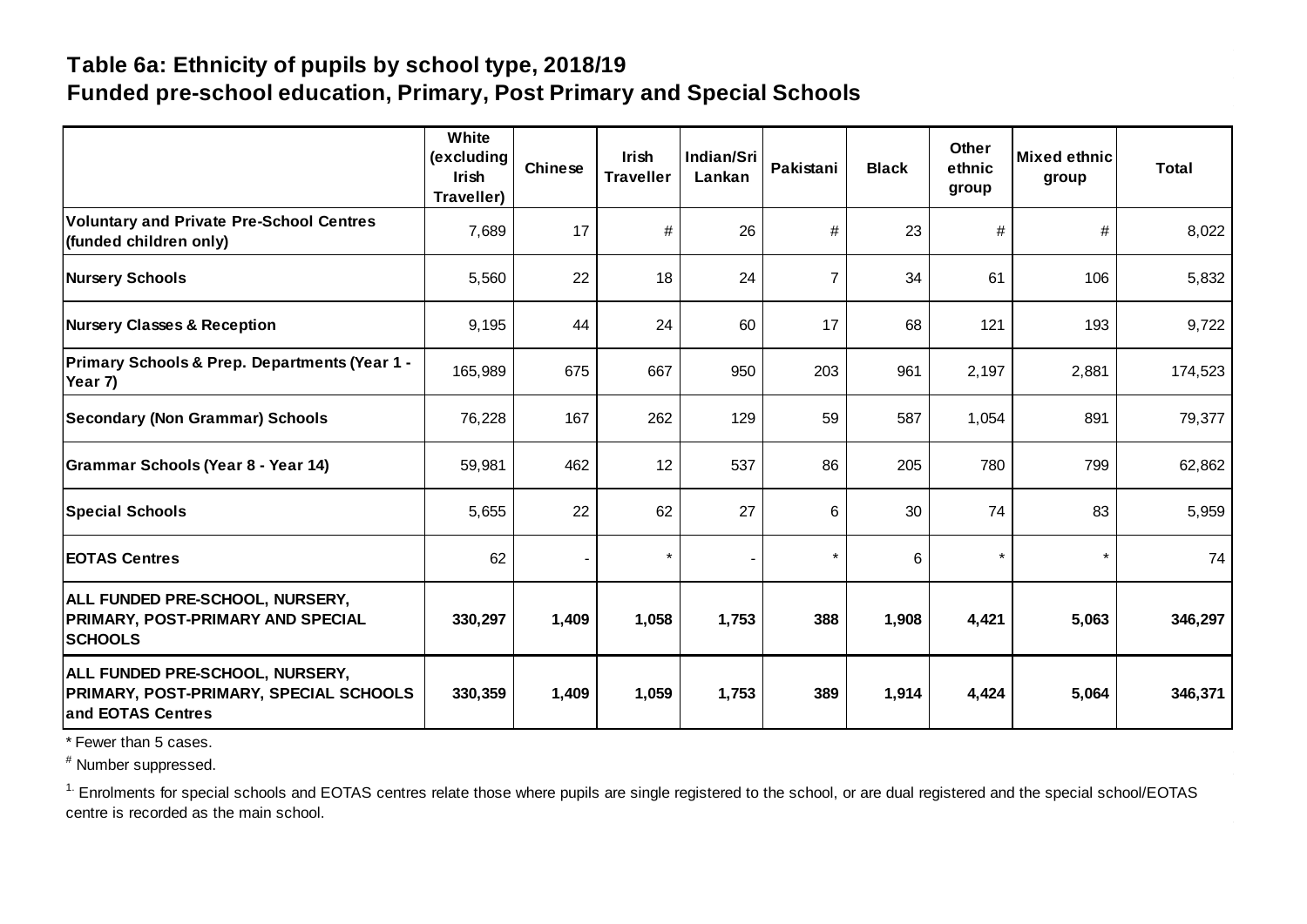# **Table 6b: Newcomer pupils by school type, 2013/14 to 2018/19 Nursery, Primary, Post Primary and Special Schools**

|                                                                                                    | 2013/14 |      | 2014/15 |      | 2015/16 |      | 2016/17 |      | 2017/18 |         | 2018/19 |      |
|----------------------------------------------------------------------------------------------------|---------|------|---------|------|---------|------|---------|------|---------|---------|---------|------|
|                                                                                                    | n.      | %    | n.      | %    | n.      | %    | n       | %    | n       | %       | n.      | %    |
| Voluntary and Private Pre-School Centres (funded children only)                                    | 341     | 4.1% | 335     | 3.9% | 364     | 4.2% | 356     | 4.3% | 337     | 4.2%    | 332     | 4.1% |
| <b>Nursery Schools</b>                                                                             | 330     | 5.6% | 323     | 5.5% | 382     | 6.5% | 409     | 7.0% | 452     | 7.7%    | 439     | 7.5% |
| <b>Nursery Classes &amp; Reception</b>                                                             | 570     | 6.1% | 598     | 6.3% | 654     | 6.8% | 691     | 7.1% | 699     | 7.2%    | 736     | 7.6% |
| <b>Primary Schools &amp; Prep. Departments (Year 1 - Year 7)</b>                                   | 6,854   | 4.2% | 8,080   | 4.9% | 8,853   | 5.2% | 9,703   | 5.7% | 10,724  | 6.2%    | 11,435  | 6.6% |
| <b>Secondary (Non Grammar) Schools</b>                                                             | 2,288   | 2.8% | 2,219   | 2.8% | 2,279   | 2.9% | 2,381   | 3.1% | 2,562   | 3.3%    | 2,751   | 3.5% |
| Grammar Schools (Year 8 - Year 14)                                                                 | 213     | 0.3% | 232     | 0.4% | 271     | 0.4% | 262     | 0.4% | 277     | 0.4%    | 368     | 0.6% |
| <b>Special Schools</b>                                                                             | 101     | 2.1% | 113     | 2.2% | 129     | 2.5% | 141     | 2.6% | 169     | 2.9%    | 177     | 3.0% |
| <b>IEOTAS Centres</b>                                                                              |         | ۰    |         |      |         |      |         |      |         | $0.0\%$ |         | 0.0% |
| ALL FUNDED PRE-SCHOOL, NURSERY, PRIMARY, POST-PRIMARY,<br><b>SPECIAL SCHOOLS and EOTAS CENTRES</b> | 10,697  | 3.2% | 11,900  | 3.5% | 12,932  | 3.8% | 13,943  | 4.1% | 15,220  | 4.4%    | 16,238  | 4.7% |

1.A newcomer pupil is one who has enrolled in a school but who does not have the satisfactory language skills to participate fully in the school curriculum, and the wider environment, and does not have a language in common with the teacher, whether that is English or Irish. This has previously been referred to as English an Additional Language. It does not refer to indigenous pupils who choose to attend an Irish medium school.

<sup>2.</sup> Enrolments for special schools and EOTAS centres relate those where pupils are single registered to the school, or are dual registered and the special school/EOTAS centre is recorded as the main school.